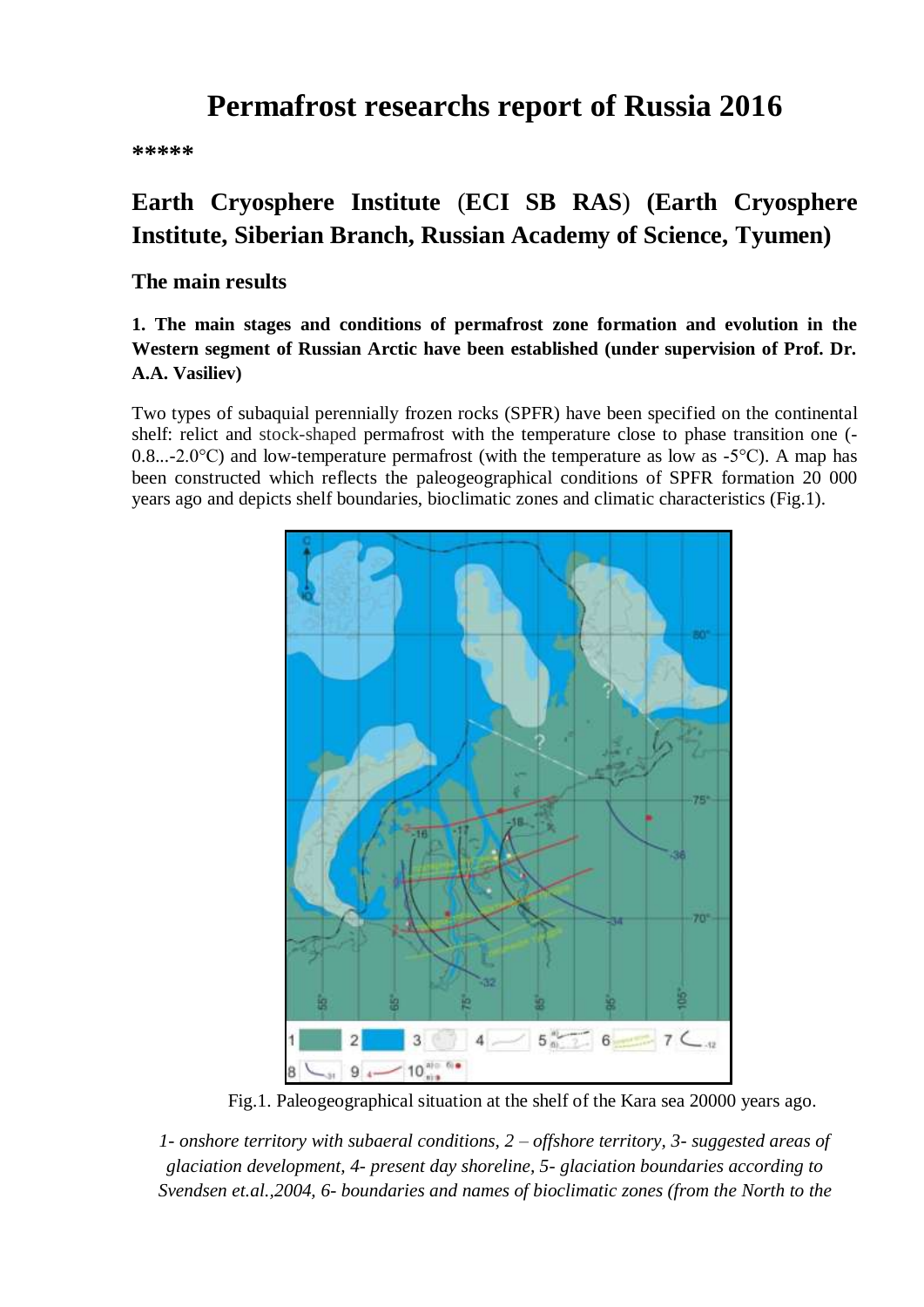*South: polar desert; tundra-steppe, arctic tundra; typical tundra), 7- reconstructed average annual air temperatures, 8-reconstructed average winter air temperature, 9-reconstructed average summer air temperature,10-a) locations with authors' data on Sartan deposits, b) locations with the data on the isotopic content in massive wedge ice of MIS 2, known from literature, c) the same as (b) but with authors' data.*

**2. The complete set of actualized geocryological overview small-scale maps (1:25000000 … 1:16000000 scales) has been compiled for Arctic zone of Russian federation and for permafrost zone of Eurasia, which describes the cryogenic conditions at the beginning of the XXI century (under supervision of Prof. Dr. Drozdov D.S):**

- Distribution, thickness and ice content of perennially frozen rocks (Fig.2).
- Temperatures of perennially frozen rocks and exogenic processes in permafrost zone.
- Regionalization of permafrost zone according to human activity conditions.
- Variation trends of permafrost conditions in the ХХI sentury.
- Arctic glaciation and permafrost (Circumpolar Geocryological map)

The graphical background in the scale of 1:2500000 was used for the transition to the actualized Geocryological map of Russia in the same scale.



Fig.2. The map of permafrost distribution and thickness. *Distribution: С – continuous, П – discontinuous, О – insular, Р – rarely insular. Ice content: в – high, с – moderate, н – low; slanting shading – relict permafrost at the 100 m depth and deeper; horisontal shading – mountaneous regions.*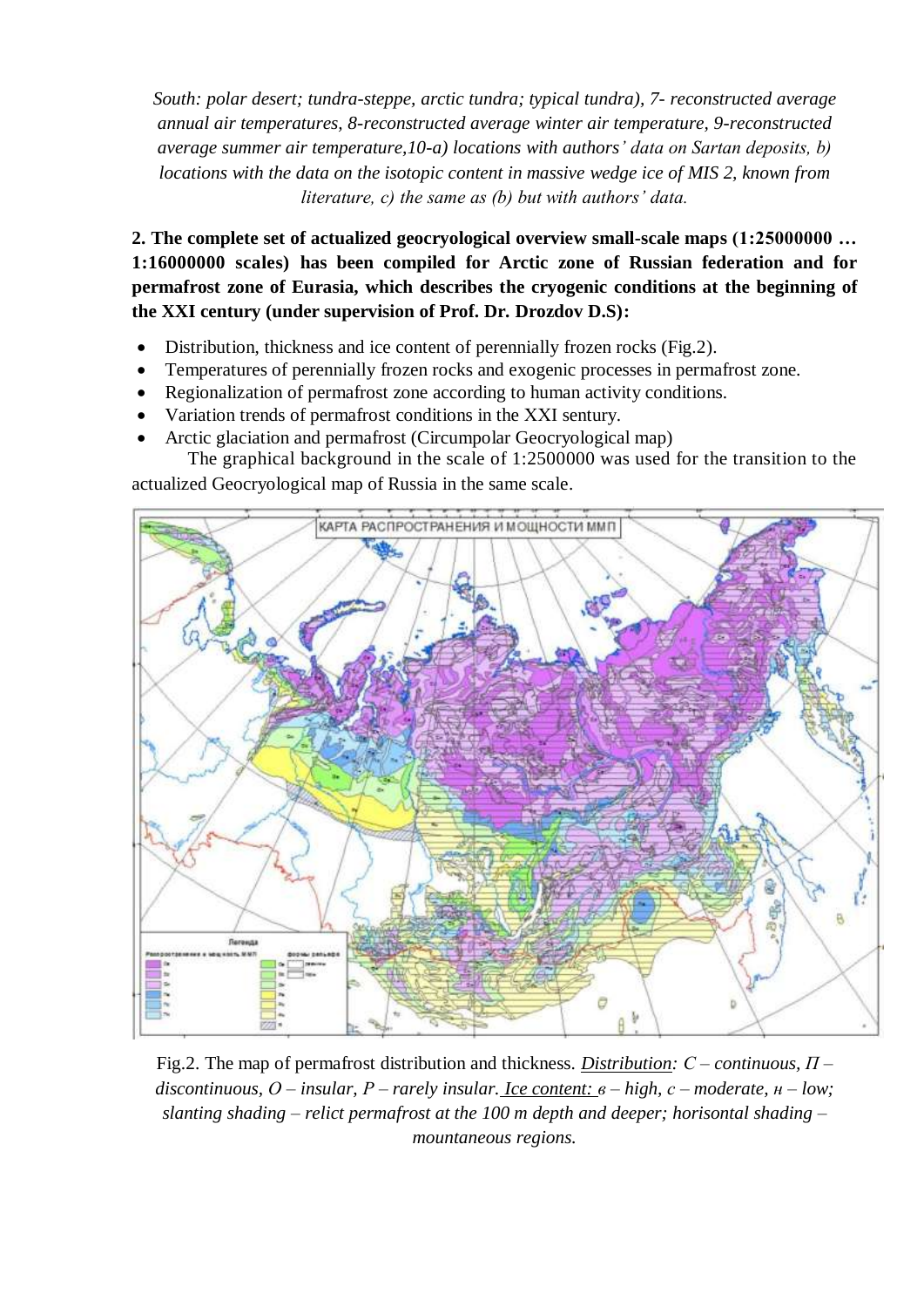## **3. The results of 5-year observations of the evolution of the thermo-cirque with massive ice bedding and massive wedge ice on Yamal Peninsular have been generalized (under supervision of Prof. Dr. Leibman M.O., Dr. Khomutov A.V.)**

The activation of cryogenic processes observed during recent years is caused by anomalously warm spring-summer season of 2012y. By the end of this season a thawing of upper part of permafrost with high ice content as well as massive ice bedding took place at some slopes and provoked cryogenic stream landslides and further development of thermocirques. 85 new thermo-denudation features have appeared till 2013y. over the area of 345  $km<sup>2</sup>$ . The maximal retreat of thermo-cirques walls reaches 25-30 m per year, with the average values being 15 m per year. Due to this process the topography of the area is changing. The process also has a significant influence on the conditions of human life and the territory exploration. Thermo-cirques disturb the integrity of constructions, in particular, break the embankment of new railway from Obskaya location to Bovanenkovo (Fig. 3, 4).



Fig.3. Retreat of the edge of the thermo-cirque with massive ice bedding at the Central Yamal. Cartography background: space image GeoEye-1 dated 05.07.2013 y. (Digital Globe Foundation)



*а*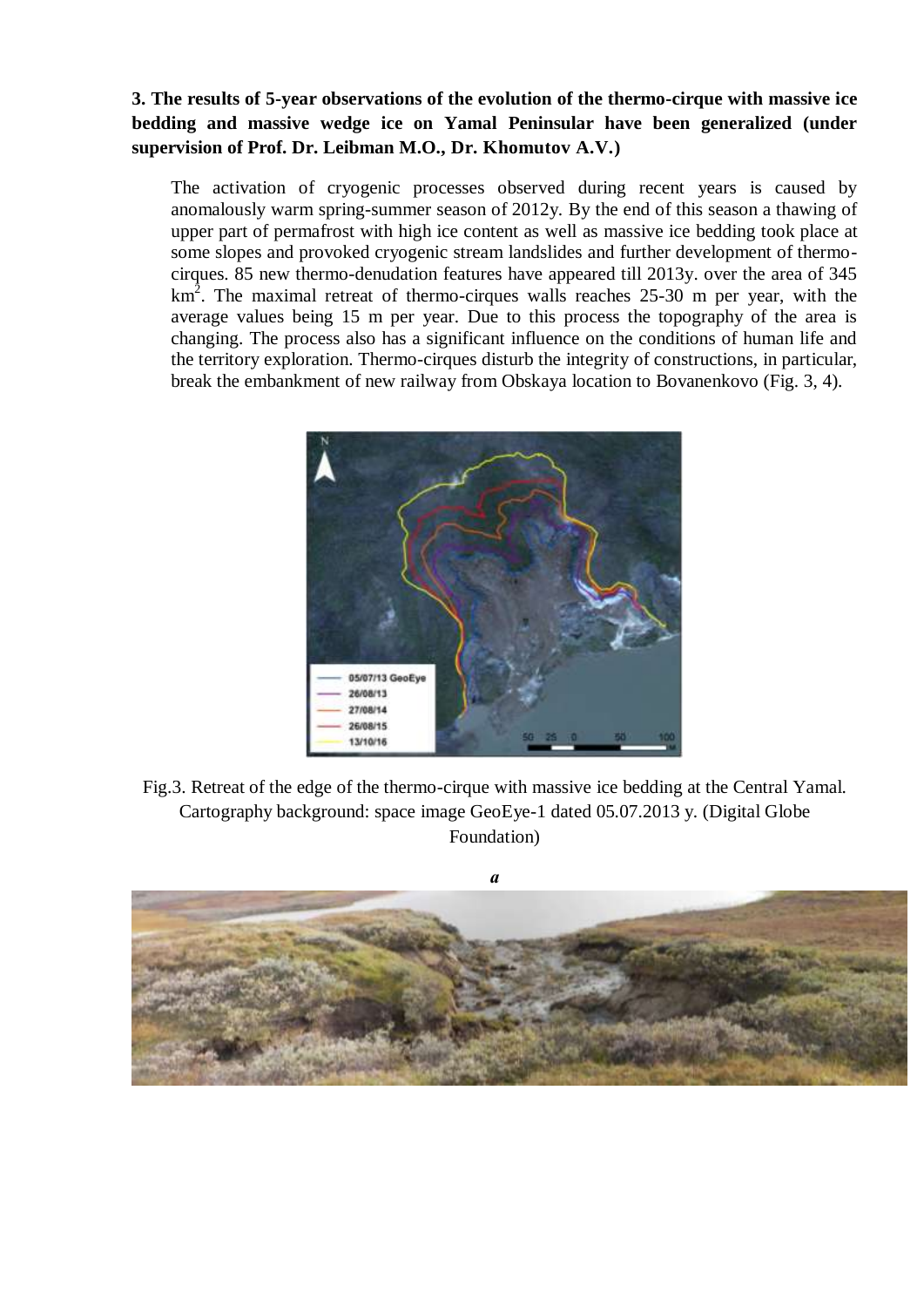

Fig.4. The evolution of the thermo-cirque with massive ice bedding and massive wedge:

*а* – 2012 y., *b* - 2015 y. Pictured by A.V. Khomutov

**4. Cryogenic landscapes of the Northern taiga and the Southern wooded tundra influenced by directional climate changing are now at the initial stage of degradation (under supervision of Prof. Dr. Drozdov D.S. and Dr. Ponomareva O.E.)**

- Degradation of the Northern taiga landscapes is manifested by the destruction of individual frost mounds, the increase of permafrost temperature up to 0°С in the layer of seasonal fluctuations, avalanche-style expansion of the residual thaw layer area for all landscape patterns. In the Southern wooded tundra the permafrost top decreases mostly in forest stows.
- In the Southern tundra the tendency of permafrost temperature increase is preserved with boom acceleration of this rise being observed in the areas of cryogenic or man-caused processes activation.

## **5. The main trends of transformation of cryogenic landscapes (including ones containing ground ice) going in the climate warming conditions have been found for European North (under supervision of Dr. Malkova G.V.)**

- The highest annual average air temperature in the region in 2015/2016 years has riched -0,4°С. The gradient of annual average air temperature change for 32-years term has constituted 0,09°С per year, with the warm period duration having been prolonged for 10 days and total annual precepetation ammount having increased on 100 mm.
- Despite the fact that in the Southern tundra the permafrost tempereture growth rates are slower by factors of 2-8 in comparison with climate warming rates  $(0.01...0.04^{\circ}C$  per year for different landscapes), the occurred climate changes have led to the start of a preparation of permafrost degradation from the surface. According to the stationary observations in Bolvanskiy and Shapkina locations the annual average permafrost temperature at the depth of 10 m has become equal to/or higher then -1°С. Further tempereture increase has been slowed down because the phase transitions and permafrost thawing started in the upper part of the section.
- In all the inspected boreholes the quasi-stationary tempereture regime has been observed, which is characteristic for the transient unstable state of permafrost (Fig.5). In landscapes of drainaged tundra the formation of closed taliks (up to 3-5 m depth) has started (Fig. 6).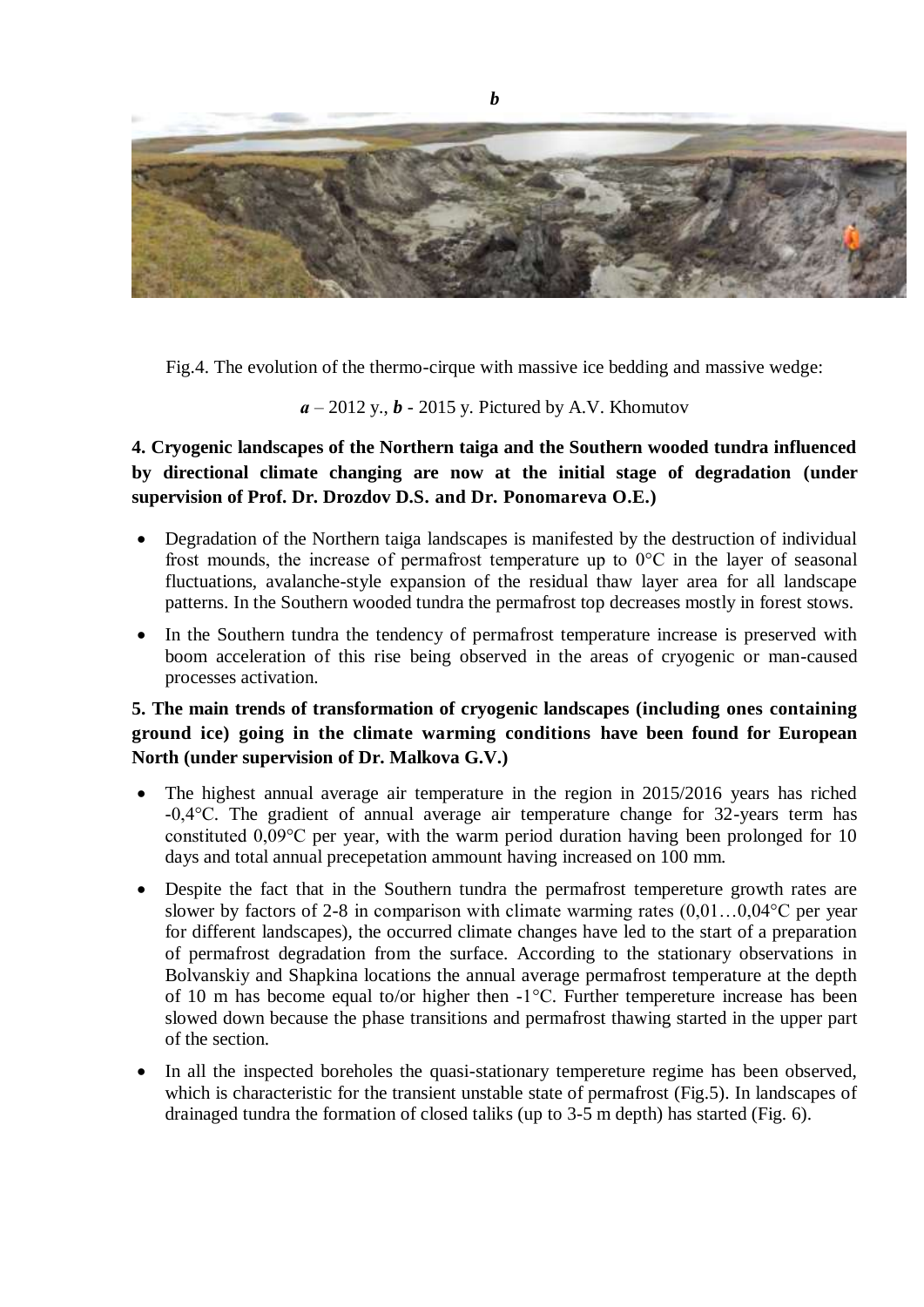

Fig. 5. The results of temperature monitoring in the borehole 55, remnant block of polygonal peat. The site of stationary observations Bolvanskiy.



Fig. 6. The results of temperature monitoring in the borehole 2-К, flat terrain surface of drainaged tundra. Island Kashin.

## **6. Modern system of seismic and georadiolocation (GPR) methods for reliable location of permafrost bodies on land and in the transitional onshore/offshore zone has been developed, tested and verified (under supervision of Dr Skvortsov A.G.).**

Repetitive or regime schemes of observations with this system permit to monitor the changes in the distribution, configuration and depth position of permafrost bodies caused by natural or manmade dynamics. It has special significance for the investigations of hard-to-reach and/or restricted areas (Fig. 7, 8).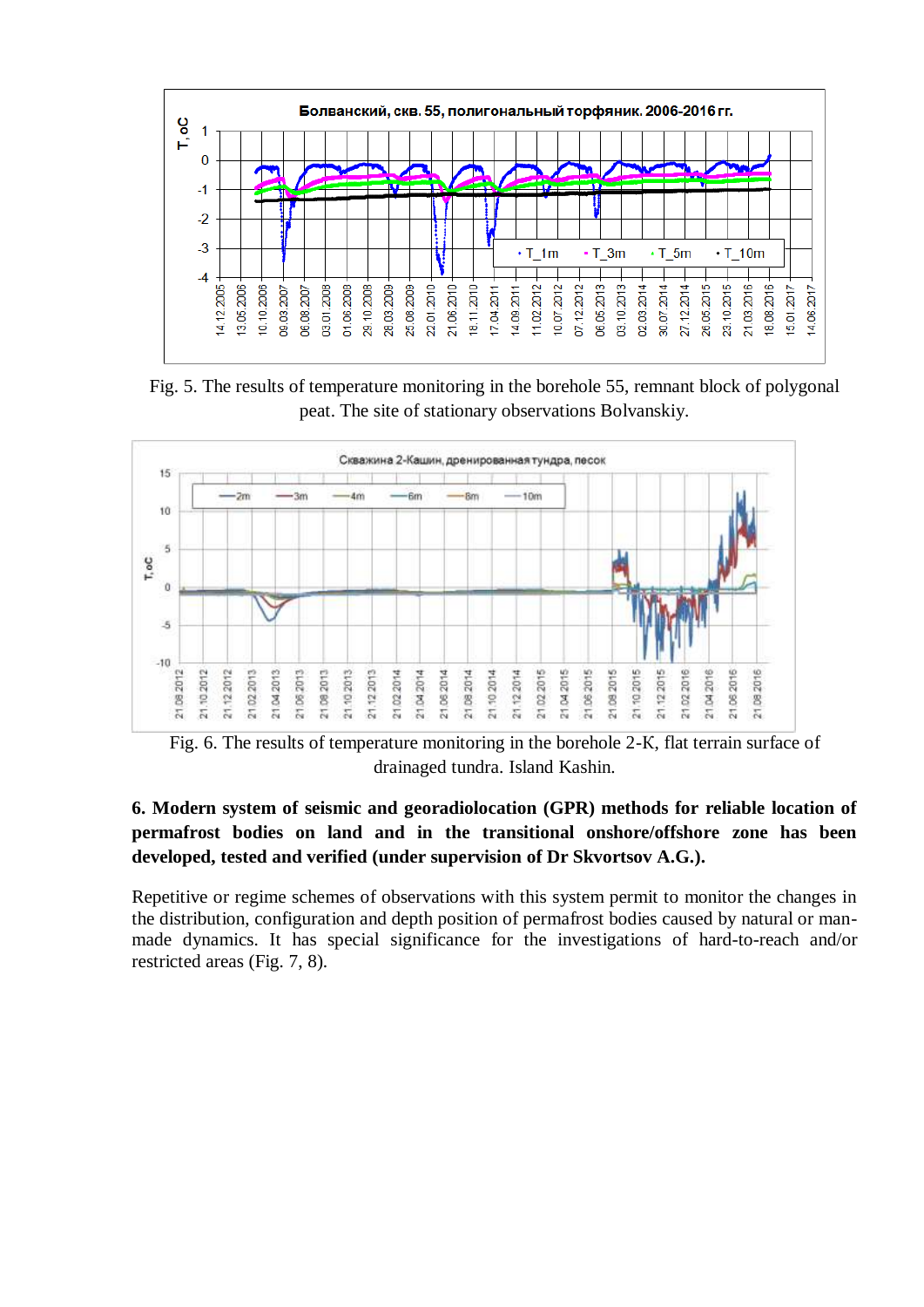

Fig.7. Results of integrated geophysical investigations at the island Kashin in the delta of the Pechora river.

*1 – seismic boundaries, 2 – boundaries according to GPR data,* 

*3 – thawed rocks, 4 – permafrost.*



Fig.8. The map of permafrost distribution on the island Kashin and neighboring water area.

*1 –defined boundaries, 2 – suggested boundaries*

**7. The calculation methods have been developed for the individual thermo stabilizers with vertical evaporating system and possibility of their application for the stabilization of the natural and man-maid permafrost degradation processes has been defined (under supervision of Prof. Dr. Gorelik Ya. B.).**

- Essential dependence of evaporating system length on the cryogen agent type has been found;Distribution, thickness and ice content of perennially frozen rocks.
- The ways to rise the effectiveness of thermo stabilizers are proposed. They address clustered application of thermo stabilizers to increase the remnant cooling effect (in the end of summer) and constructive combination of stabilizers' cases with supporting elements of the construction foundation for essential decrease of labor and money cost. These measures permit to exclude drilling and necessity of capacitor ribbing, to decrease a probability of a damage in the course of the exploitation and to improve the esthetic image of constructions.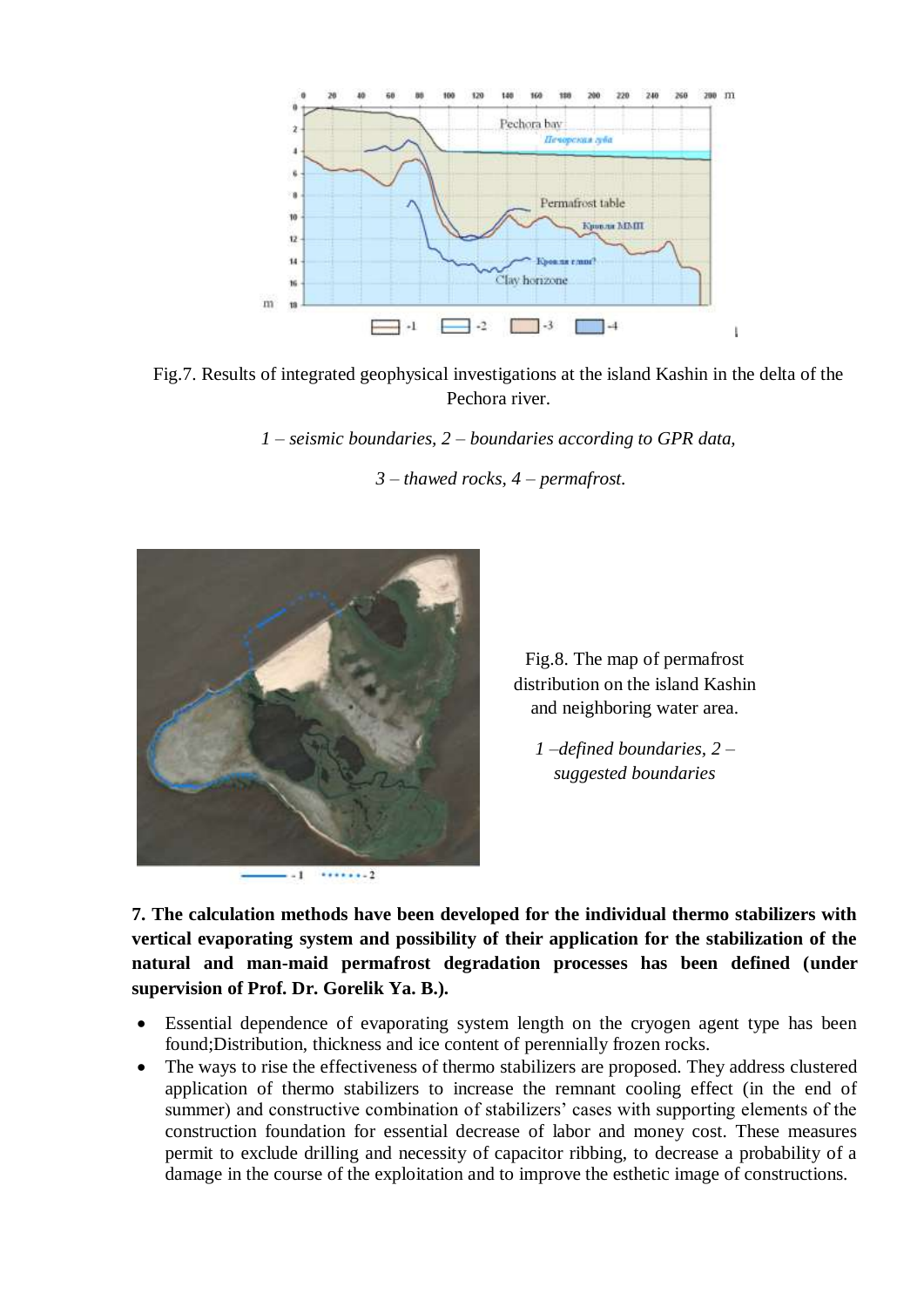# **Melnikov Permafrost Institute, Siberian Branch, Russian Academy of Science (MPI SB RAS, Yakutsk) [http://mpi.ysn.ru](http://mpi.ysn.ru/)**

### **Field Work and Meetings**

During 2016, the Melnikov Permafrost Institute conducted large-scale field studies in the permafrost regions of East Siberia, Northern Tian-Shan, and the Russian northeast. Three field teams worked along the 1,500 km stretch of the Power of Siberia Pipeline project to describe terrain conditions, locate geohazard features, collect hydrological and thermal data, and establish monitoring sites. Permafrost thermal and terrain monitoring studies were continued in Central Yakutia (Churapcha, Neleger, Umaibyt, Syrdakh) and Arctic Yakutia (Tiksi). The thermal monitoring network sites across East Siberia and in Kazakhstan were visited to retrieve data and upgrade instrumentation. Investigations were carried out on tukulans along the Lena and Viluyu Rivers in central Yakutia as part of the RFBR-supported program "Pleistocene Cryodeserts (Tukulans) in Central Yakutia". A new project was initiated in the Aldan-Stanovoy Shield area to study relationships between permafrost and tectonic activity. In Arctic Yakutia, research was continued to study subsea permafrost, sub-channel taliks, and coastal erosion.

A post-conference field excursion in Central Yakutia was organized from June 28 to July 5, 2016 for participants of the XI International Conference on Permafrost. The excursion observed typical permafrost-related forms and processes, including icings at Buluus, Ulakhan and Eruu sites, thermokarst landforms and alasses at the Yukechi monitoring site, and degrading ice-rich permafrost in the town of Churapcha. A visit was made to the Spasskaya Pad Station which provides a base for a number of international projects concerned with global change effects on northern ecosystems. The trip completed with a Lena River cruise to the Lena Pillars Nature Park, a UNESCO World Heritage Site.

In October 2016, MPI organized a training program on permafrost regions hydrogeology and hydraulic engineering for professors from the Heilongjiang University, School of Hydraulic and Electric Power (Harbin, China). The program included classroom lectures and field trips, covering various topics such as problems of urban construction on permafrost; frost-related metamorphism of groundwater and soils; cryopegs; permafrost hydrology in a changing climate; precipitation geochemistry and environmental effects; toxic chemical elements in the environment of Yakutia; construction of hydroengineering structures in cold regions; and experience in the establishment and management of a frozen soil laboratory. Field trips provided an opportunity to observe groundwater springs and icings on the Bestyakh terrace of the Lena River, to learn about hydrogeology of small river basins on permafrost while visiting the Malaya Chabyda monitoring site, and to better understand the water drainage problems for open-pit mining in permafrost regions during a tour of the Kangalassy Coal Mine.

MPI participated in organizing the IXth International Symposium titled "C/H2O/Energy Balance and Climate over the Boreal and Arctic Regions with Special Emphasis on Eastern Eurasia", held at the Institute for Biological Problems of Cryolithozone (Yakutsk) in November 1-4, 2016. This conference celebrated the 25th anniversary of the Russian-Japanese research collaboration on global change studies in Russian permafrost, in which MPI researchers have been actively involved.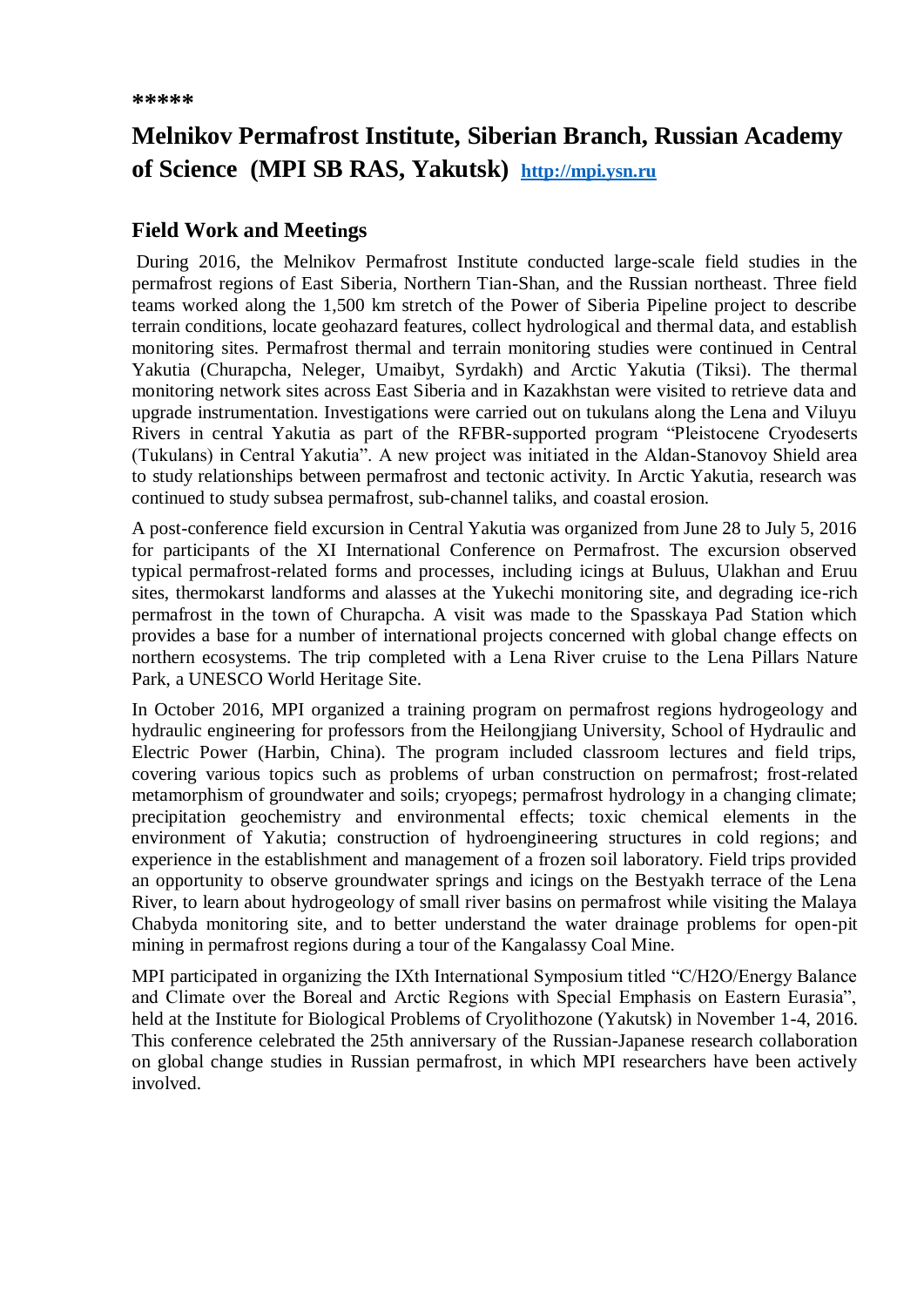

Field team on a tukulan along the Lena River **Heading from Tiksi to Samoylov Island** 



### **International Cooperation**

During the last year, MPI continued its involvement in eight international projects and programs, including cooperative projects with the Alfred Wegener Institute, Helmholtz Centre for Polar and Marine Research, Potsdam, Germany (AWI), the University of Paris Sud, Orsay, and the Department of Environmental Geochemical Cycle Research, JAMSTEC. In August 2016, MPI hosted a delegation from the State Key Laboratory of Frozen Soil Engineering (Lanzhou, China). This visit resulted in an agreement signed between the Northwest Institute of Eco-Environment and Resources and the Melnikov Permafrost Institute to establish an International Research Center on Asian Cold Regions Environment and Engineering. The Center, abbreviated as IRC– ACEE, will be based at SKLFSE in Lanzhou and MPI in Yakutsk. In September 2016, an agreement was signed with the Alfred Wegener Institute to establish an isotope analysis laboratory based at MPI and equipped with necessary instruments for stable isotope analysis of water and ice melt samples. In October 2016, discussions were held with the Heilongjiang University, School of Hydraulic and Electric Power (Harbin, China) to establish a joint laboratory of cold regions hydrology and hydroengineering.

This year MPI researchers participated in twenty international conferences, including ICOP 2016 in Potsdam, EGU General Assembly 2016 in Vienna, and XVI Glaciological Symposium in St. Petersburg. Planning is now underway for the XI International Symposium on Permafrost Engineering (<http://mpi.ysn.ru/en/permafrost-engineering-symposiums>). This meeting will be held from 5-8 September 2017 in Magadan where MPI, at its North-Eastern Permafrost Station, is continuing fundamental permafrost studies and providing a research service for the mining and building industries in the Magadan Province.





Housing on degrading permafrost, Churapcha Quick march to the center of 450 sq.km Mahatta tukulan

## **Publications**

Theoretical, experimental and field investigations carried out by MPI researchers resulted in about 300 publications, including eight books (monographs, guidelines, textbooks and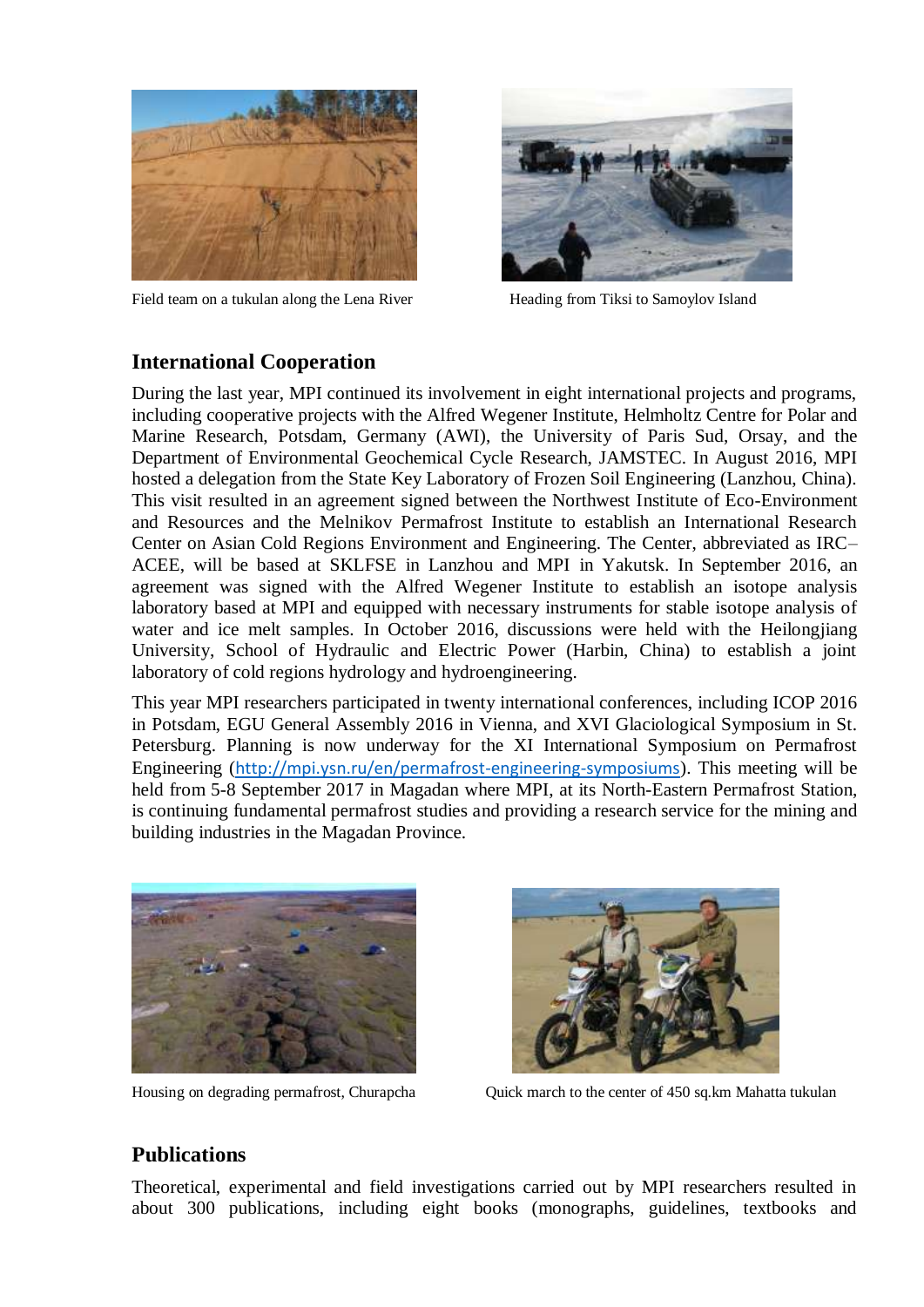brochures), twenty one articles in international journals, and fifty five articles in journals included in the VAK list of the Russian Ministry of Education and Science. A 232-page monograph titled "The Ecogeochemistry of Yakutsk Urban Lakes" by V.N. Makarov and A.L. Sedelnikova summarizes the results from long-term investigations of the hydrogeochemistry of urban lakes in the city of Yakutsk. It presents data on the concentration of chemical elements in various environmental compartments (air, snow, natural waters, and sediments). The authors attribute the environmental degradation of the lake systems to the high contamination of bottom sediments.

**\*\*\*\*\***

# **Cryolithology and Glaciology Department, Geographical Faculty, Lomonosov Moscow State University**

In 2016 fundamental studies of changes in the Earth's cryosphere under the influence of natural factors and technogenesis were carried out at the Department of Cryolithology and Glaciology, Faculty of Geography, Lomonosov Moscow State University.

Cryolithological analyzes of the sediments in loess-soil formations which are located on the southern edge of the European area of loess sediments (Beglitsa and Srednyaya Akhtuba) and on the Loess Plateau of China (Caoxian) were conducted by Konishchev V.N and Rogov V.V. The role of cryogenesis in the loess soil formation was revealed.

Preliminary results of the of long-term cryolithological studies of the Western Siberia cryosphere and Yamal gas-bearing structures were summarized by Badu Y.B.

Kizyakov A.I. and Streletskaya I.D. with colleagues from the Earth Cryosphere Institute (ECI SB RAS) continued studies of environmental conditions of the formation and relief dynamics of new permafrost phenomena – gas-emission craters in the Central Yamal.

Result of the comparison of chemical and isotopic composition of the ice walls in the gasemission crater with underground ice, surface and atmospheric water showed that the water from modern lakes could not form ice in this gas-emission crater. It is assumed that the methane was in the crater before its destruction and was concentrated in the cavity ("a grotto") at a depth of 20 m, where mineralized water – cryopeg was located.

Streletskaya I.D. with colleagues from the Earth Cryosphere Institute (ECI SB RAS) continued researches of temperature conditions in the permafrost growth areas at low accumulative surfaces on the coast of Western Yamal; heat fluxes, which are warming or cooling newly formed permafrost, were estimated. Climate warming in the north of Western Siberia (Western Yamal) causes accelerated degradation of permafrost within retreating thermoabrasive banks and hinders the formation of new permafrost in the modern marine accumulation area. Temperature threshold value of permafrost  $-3,5 \div -4,0$  ° C for bacterial methanogenesis in modern marine accumulative sediments was established for the first time.

Maslakov A.A. studied the mechanism of seashore area destruction in Eastern Chukotka and revealed its rate of retreat for 47 years. The investigations of paleogeocryological conditions of Late Pleistocene and Holocene ice wedges formations on Kotelny Island and Eastern Chukotka were conducted.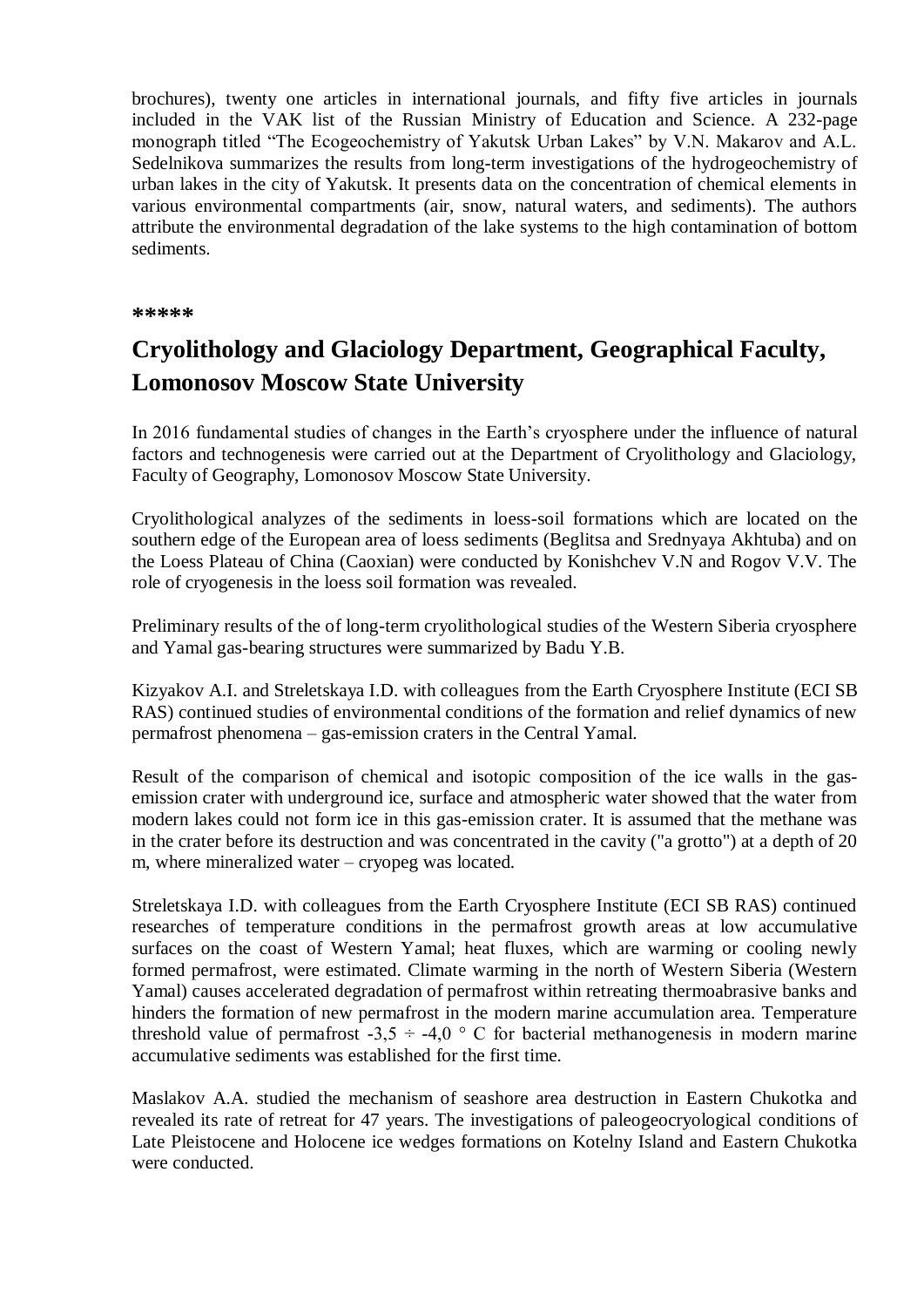Kizyakov A.I. collected field data on the sea ice structure and forms of floating ice of the Sea of Okhotsk.

Grebenets V.I. analyzed and summarized the results of field investigations of roads and railways on the Taimyr Peninsula for the first time. It was found that the main reasons of longitudinal and transversal deformations of the roadbed and the slopes destruction are the intensification of cryogenic processes and the formation of special temperature fields in the body of embankments. Configuration of temperature fields and soil temperatures fundamentally differs from natural conditions and estimated design characteristics.

A methodical approach of permafrost-environmental assessment for geo-ecological hazardous situations during the economic development of cryolithozone was developed by Zotova L.I. and Tumel N.V.

Zotova L.I. and Dedyusova S.Yu. performed the analysis of the leading anthropogenic factors which affects the quality decrease of forage lands during oil and gas fields exploitation. Indexes that estimate pasture quality reduction on pastures within four oil and gas fields of Tyumen north Cryolithozone were calculated.

Regime studies of the dynamics of seasonal thawing continued (in the framework of the International program CALM - Circumpolar active layer monitoring) on experimental sites near Talnakh (the R32) and in the south of Taimyr (Grebenets V.I.), in the villages Lorino (R41) and Lavrentiya (the R27) in Chukotka (Maslakov A.A.). Two new CALM sites were organized near the foothills of the Polar Urals (Harp village) and downstream of Ob river (Salekhard).

For the first time in July 2016 Grebenets V.I. with the support of the Russian Centre of Arctic exploration (Salekhard) carried out student practice for the landscape and permafrost conditions research of the Polar Urals, the downstream of the Ob river and Taz peninsula.

Long-term series of observations on the Dzhankuat glacier was continued by Popovnin V.V. Its mass balance (in a 2015-2016) was calculated: a negative value was received again that extended continuous unprecedented series of such values up to 10 years. Field works in Kyrgyzstan were carried out to restore interrupted after the dissolution of the USSR mass balance monitoring of glaciers Karabatkak and Sarytor, also such monitoring for glacier Bordeaux was organized. These glaciers can be characterized by the unfavorable conditions for glaciation. An expert opinion on the impact of the gold mining company "Kumtor Gold Company" on the regime of Akshiirak glaciers located in concession zone was prepared.

Petrakov D.A. clarified the time of Late Pleistocene glaciers maximum expansion in the Inner Tian Shan based on the absolute dating materials. It was revealed periods of glacial debris flows activity in the Northern Tian Shan from the late 19th century based on dendrochronological data. The first catalog of the mountain lakes of Uzbekistan was complied with usage of high resolution satellite images.

Results of materials generalization of long-term stationary researches in the Elbrus region (Central Caucasus) established that in the last 20 years as a result of the thermal instability of the winter period there was a reduction of snowfalls during winters, weakening of the intensity of avalanche forming snowfalls and growth of average winter temperatures (Volodicheva N.A. and Oleynikov A.D.). There has been an increase in the number of advection avalanches with smaller volumes and shorter avalanches paths.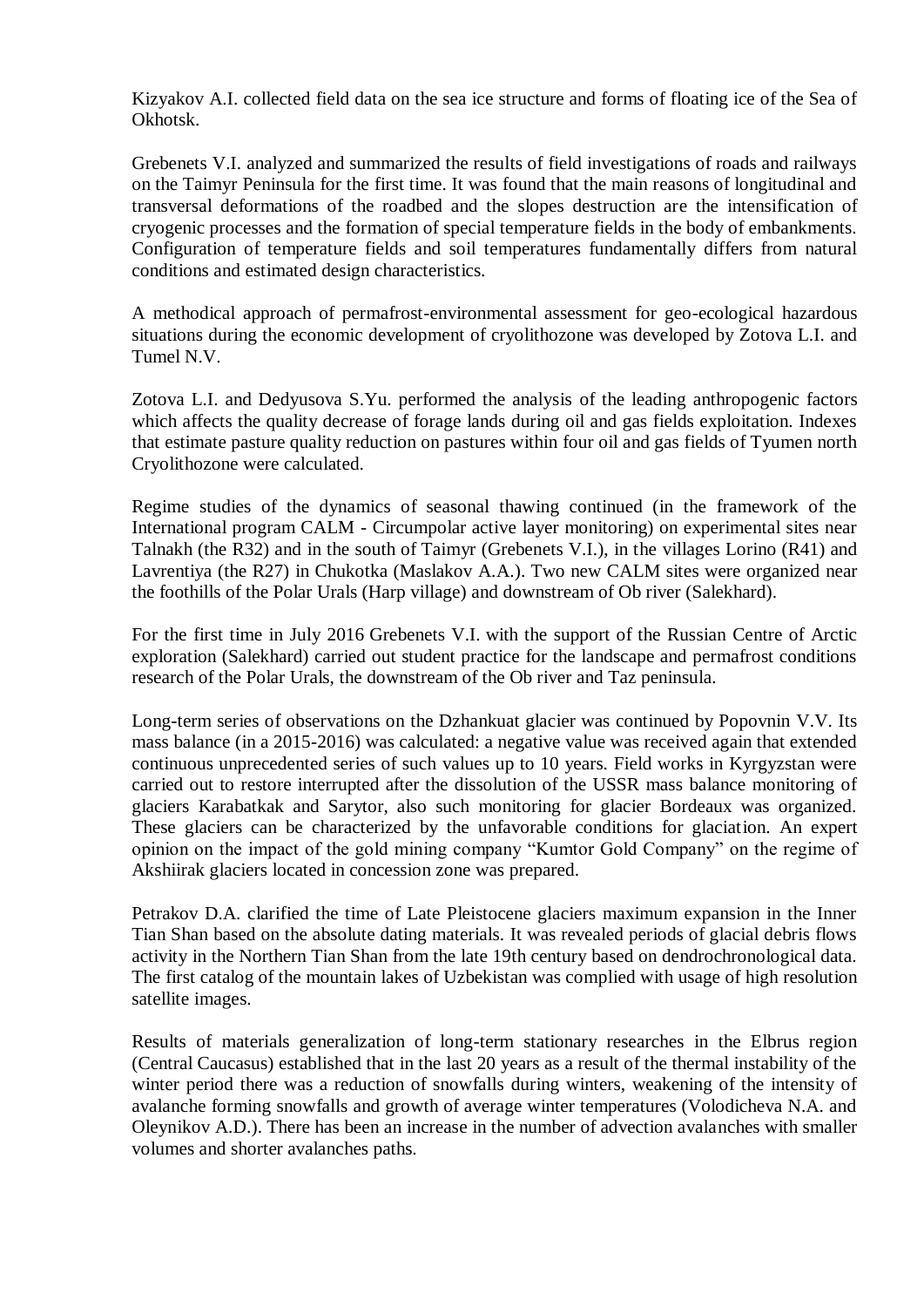# **Geocryology Department, Geology Faculty, Lomonosov Moscow State University**

**1.** Fifth Russian Conference on Geocryology «Geotechnics on permafrost» was held in the Moscow State University at June 14-17, 2016. The conference was organized by Geocryology department, Faculty of Geology (MSU) with support of Tyumen scientific center of SB RAS, Institute of Earth`s Cryosphere of SB RAS, Melnikov Permafrost institute of SB RAS, Total and some other institutions. In the frames of 12 conference topics were presented results of new geocryological investigations and made estimation of the perspectives for development scientific studies of permafrost. In the conference participated 293 scientists from 65 organizations, including MSU and other university and institutes, Russian Academy of Science, state manufacturing companies. More 10 researchers from USA, Germany and Canada participated in conference.

**2.** The scientists of the geocryology department continued offshore permafrost research on the East Siberian arctic shelf in 2016. Results of investigations in oceanology, geology, geocryology, geophysics and biogeochemistry were discussed at the International conference "Cryosphere-Carbon-Climate Interactions in the Siberian Arctic Ocean: Current State and Future Directions", which held 21-24 November 2016 in the National Research Tomsk Polytechnic University. More 50 scientists from 12 universities and institutes in Russia (35 men, including 3 permafrost researchers from Geocryology faculty), Sweden, the Netherlands, Great Britain and Italy discussed the questions associated with thawing offshore permafrost and collapsing methane hydrates.

#### *\*\*\*\*\**

# **Sergeev Institute of Environmental Geoscience RAS (Moscow)**

Geocryological monitoring in undisturbed condition was continued. The 2015-year data were submitted to the GTN-P database. Sergeev Institute of Environmental Geoscience RAS supports 11 monitoring TSP-sites in Northern Transbaicalia Region (Chara). Also the geocryological monitoring was supported in Olkhon Island, in cooperation with Institute of Earth Crust SB RAS Irkutsk, and in Vorkuta Region in cooperation with Moscow State University.

**\*\*\*\*\***

# **Institute of Physicochemical and Biological Problems in Soil Science, RAS (Soil Cryology Laboratory)(Pushchino, Russia)**

1. Six viable strains of amoebae belonging to the genus Flamella (Amoebozoa, Variosea) were isolated from permafrost sediments sampled in the Russian Arctic region. Two of them are from late Pleistocene permafrost in North-East Siberia, and four - from Holocene and late Pleistocene in North-West Siberia. Light- and electron-microscopic study and molecular phylogeny show that these isolates represent two new species belonging to the genus Flamella. Both species are cyst-forming. This study directly shows for the first time that amoeba cysts can be conserved not only for years and decades but for many thousand years and then recover, contributing to the formation of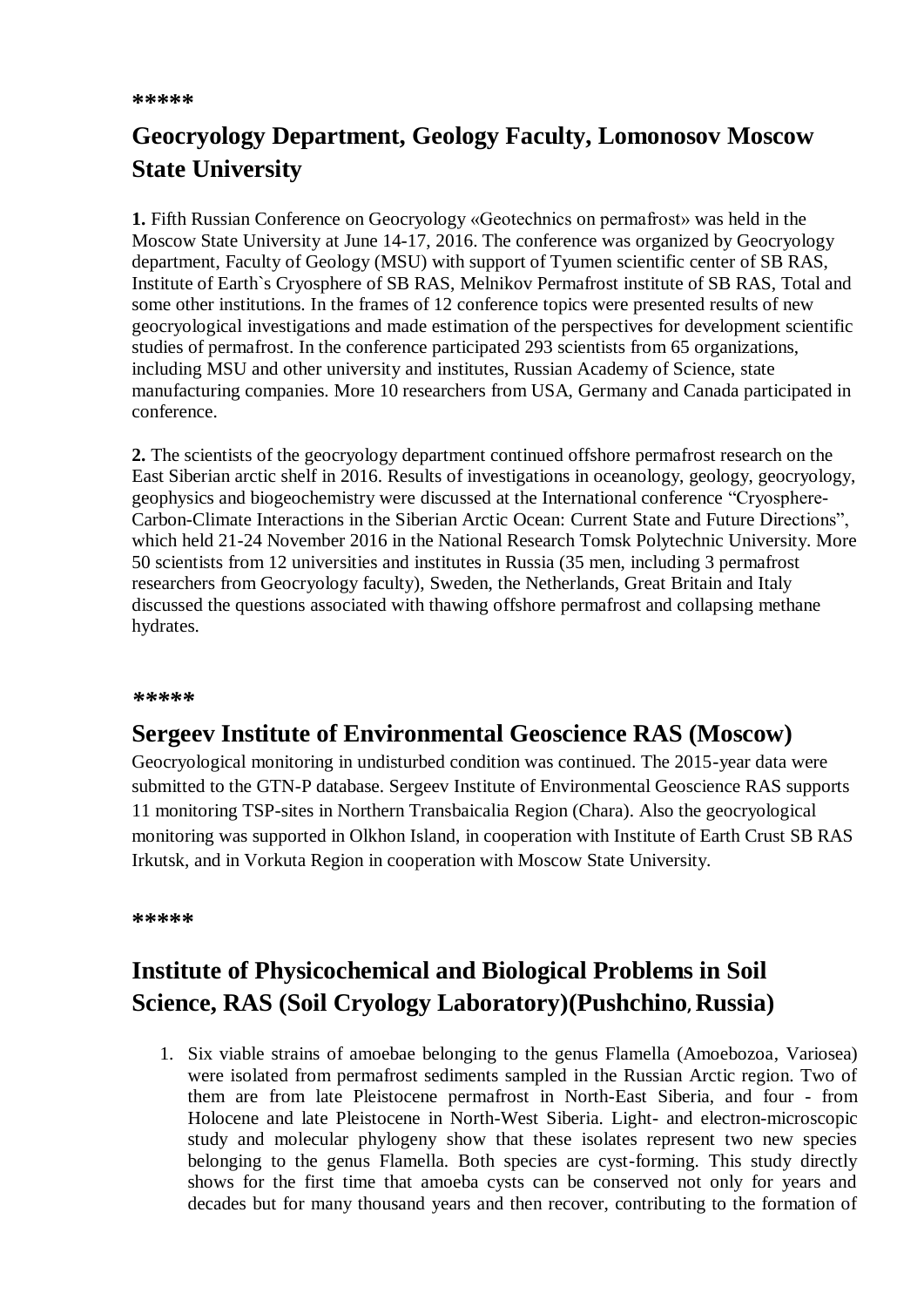an active microbial community. We propose to name the new species as *Flamella pleistocenica* n.sp. and *Flamella beringiania* n.sp. Phylogenetic analysis shows that the genus Flamella is a robust and potentially species-rich group of Variosea.

- 2. Studies of modern permafrost soils on Kolyma lowland showed that the separate zones are formed in CRYOSOL profiles, where there are the specific environmen conditions that provide conservation of soil microfauna. The taxonomic analysis has identified 32 species of soil ciliates and more than 40 species of heterotrophic flagellates, and significant part of the community (41% of ciliates and 52% flagellates) remain viable in buried fragments of litter and organic horizons.
- 3. The work on the study of metagenomes permafrost is continued. As a result of construction and screening of a metagenomic library prepared from a permafrost-derived microcosm, we have isolated a novel gene coding for a putative lipolytic enzyme that belongs to the hormone-sensitive lipase family. It encodes a polypeptide of 343 amino acid residues whose amino acid sequence displays maximum likelihood with uncharacterized proteins from Sphingomonas species. The resulting protein preferably utilizes short-chain p-nitrophenyl esters (C4 and C8) and therefore is an esterase. It possesses maximum activity at 45◦C in slightly alkaline conditions and has limited thermostability at higher temperatures. Activity of PMGL2 is stimulated in the presence of 0.25–1.5 M NaCl indicating the good salt tolerance of the new enzyme. The results of the study demonstrate the significance of the permafrost environment as a unique genetic reservoir and its potential for metagenomic exploration.
- 4. It is already 20 years past from the beginning of active layer monitoring at Kolyma lowland area. The active layer thickness is deepening on the majority of sites, the mean value for 2006-2016 is 15% deeper (average, from7 to 36%) comparing with 1996-2006 for the 7 sites established in 1996. At Kamchatka peninsula (Klyuchevskaya volcano group) for 2006-2016 period the active layer thickness at 1600 m a.s.l. is 3% deeper. At King George island (subantarctica) the new 12 m deep borehole have been drilled for the full permafrost thickness, we plan to instal the temperature logging equipment in the frame of 62 Russian Antarctic expedition.

## **Most important publications:**

**Shmakova L.**, Bondarenko N., Smirnov A. Viable Species of Flamella (Amoebozoa: Variosea) Isolated from Ancient Arctic Permafrost Sediments // **PROTIST**, 2016 , 167(1):13-30.

Petrovskaya, L., **Novototskaya-Vlasova, K., Spirina, E., Durdenko, E.**, Lomakina, G., Zavialova, M., Nikolaev, E., **Rivkina, E.**(2016). Expression and characterization of a new esterase with gcsag motif from a permafrost metagenomic library // **FEMS MICROBIOLOGY ECOLOGY**, 92 (5): fiw046 DOI: [http://dx.doi.org/10.1093/femsec/fiw046](https://clck.yandex.ru/redir/dv/*data=url%3Dhttp%253A%252F%252Fdx.doi.org%252F10.1093%252Ffemsec%252Ffiw046%26ts%3D1479255867%26uid%3D4488434631469999508&sign=dbd9d647763972228f2ba1fb977b7e6c&keyno=1) First published online: 28 February 2016.

**Rivkina Elizaveta**, Lada Petrovskaya, **Tatiana Vishnivetskaya, Kirill Krivushin, Lyubov Shmakova**, Maria Tutukina, Arthur Meyers, and Fyodor Kondrashov (2016). Metagenomic analyses of the late Pleistocene permafrost – additional tools for reconstruction of environmental conditions **// BIOGEOSCIENCES**, 13(7): 2207–2219

Shcherbakova Victoria, Yoshitaka Yoshimura, Yana Ryzhmanova, Yukihiro Taguchi, Takahiro Segawa, Victoria Oshurkova, **Elizaveta Rivkina** (2016). Archaeal communities of Arctic methane-containing permafrost // **FEMS MICROBIOLOGY ECOLOGY**, 92 (10): DOI: http://dx.doi.org/10.1093/femsec/fiw135 fiw135 First published online: 15 June 2016.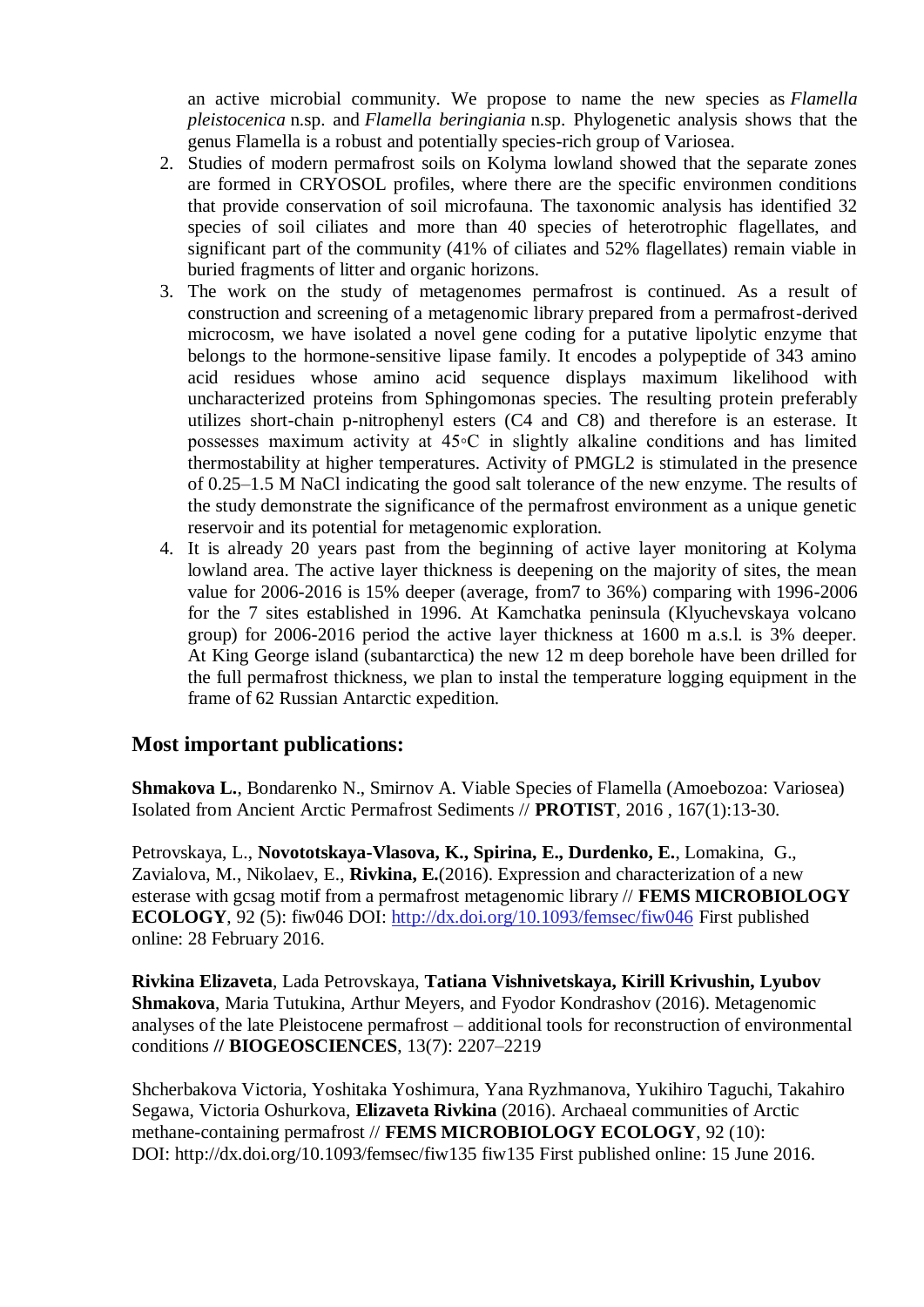# **The journal «Earth's Cryosphere» («Kriosfera Zemli»)**

The results of the most interesting researches of Russian geocryologists have been published in the journal «Earth's Cryosphere» issued by the Earth Cryosphere Institute Siberian Branch, Russian Academy of Science (ECI SB RAS). The abstracts of the 25 best papers published in 2016 are submitted for the consideration of readers. Full texts would be available at the website of the journal: [http://www.izdatgeo.ru/index.php?action=journal&id=8](https://clck.yandex.ru/redir/dv/*data=url%3Dhttp%253A%252F%252Fwww.izdatgeo.ru%252Findex.php%253Faction%253Djournal%2526id%253D8%26ts%3D1480807828%26uid%3D4488434631469999508&sign=a3573c9169f87768fbc022b11a1ab26f&keyno=1)

**Melnikov V.P. 1,2,3, Gennadinik V.B. <sup>2</sup> , Fedorov R.Yu. 2,3** Humanitarian аspects of сryosophy**.** *Earth's Cryosphere* 2016, Vol. XX, 2, p. 112-117.

*1 Tyumen Scientific Center, SB RAS, Tyumen, Russia; melnikov@ikz.ru*; *2 Tyumen State University, Tyumen, Semakova str., 10, Russia;genugend@gmail.com*; *3 Institute Cryosphere Earth, Tyumen, Russia; r\_fedorov@mail.ru.*

The paper presents a perspective of humanitarian aspects in cryosophy, an interdisciplinary system of knowledge and ideas of the cold world. It is suggested to extend the scope of subjects in geocryology with issues concerning cultural effects of the cryosphere, in addition to the conventional environmental and engineering approaches. Both approaches that concern, respectively, the risks posed to the vulnerable nature and the efficient and safe uses of resources in the high latitudes are intimately related with processes in the human society. The three jointly represent a complex interaction between people and the world of cold. The experience gained by people in their adaptation to living in cold regions, which is recorded in traditional ways of different northern cultures, can make basis for successful solutions in nature management, public healthcare, and energy conservation.

**Fotiev S.M.** Climatic and geocryological conditions of formation of massive layers of ultra-fresh ice, Yamal Peninsula**.***Earth's Cryosphere* 2016, Vol. XX, 3, p. 51- 62, DOI: [10.21782/KZ1560-7496-2016-3\(51-62\)](https://clck.yandex.ru/redir/dv/*data=url%3Dhttp%253A%252F%252Fdx.doi.org%252F10.21782%252FKZ1560-7496-2016-3(51-62)%26ts%3D1480807828%26uid%3D4488434631469999508&sign=942871d8aec081583c2fff427e6d7ebb&keyno=1)

*Earth Cryosphere Institute, SB RAS, Tyumen, Russia; [kriozem@gmail.com](mailto:kriozem@gmail.com)*

The conditions of formation of massive layers of ultra-fresh ice inside the marine saline sediment strata have been studied by geocryologists for several decades. Numerous hypotheses provided different interpretations of their origin and formation mechanisms. Based on the analysis of works of his predecessors, the author has depicted the natural conditions ensuring formation of massive layers of ultra-fresh ice and substantiated possibility of massive ice layers formation under specific climatic and permafrost conditions of different periods during the Middle and Late Neopleistocene.

**Konishchev V.N.<sup>1</sup>, Rogov V.V.** <sup>1,2,3</sup> Phenomena of the processes of cryogenesis in loess composition. *Earth's Cryosphere*2016, Vol. XX, 4, p. 37-44.

<sup>1</sup> Lomonosov *Lomonosov Moscow State University, Department of Geography, Moscow, Russia; vkonish@mail.ru*; *<sup>2</sup> Earth Cryosphere Institute, SB RAS, Tyumen, Russia; <sup>3</sup> Tyumen State University, Tyumen, Russia, rogovvic@mail.ru*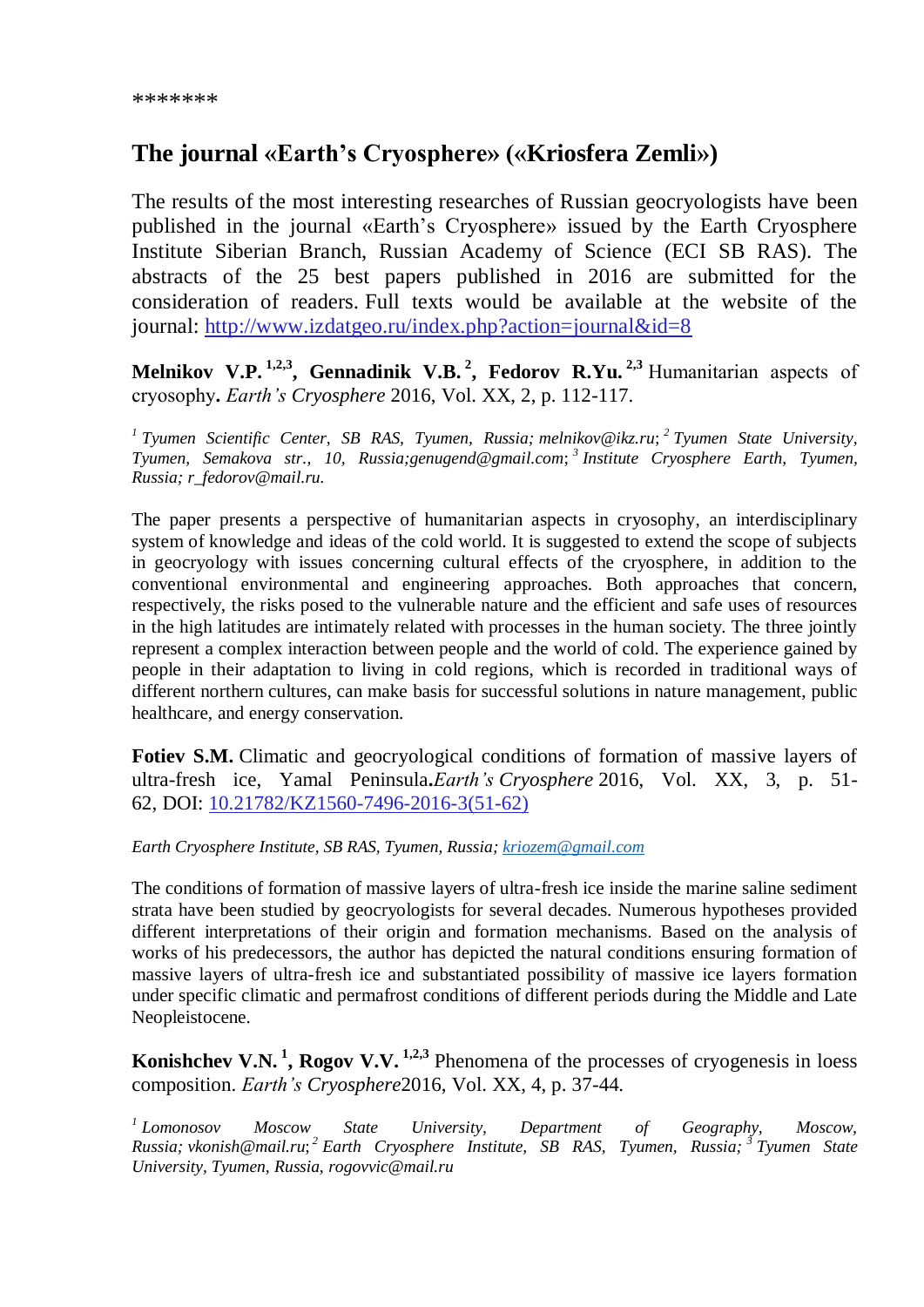On the example of two loess sections the perspective of application of methodology of cryolithogical analysis of mineral substance has been demonstrated. It has been revealed that the processes of cryogenic transformation of sediments had occurred in the limits of permafrost zone as well as in the conditions of seasonal freezing in Pleistocene. These processes controlled the formation of the composition and properties of thick loess strata.

**Bushueva I.S.<sup>1</sup>, Solomina O.N.<sup>1,2</sup>, Volodicheva N.A.<sup>3</sup> Fluctuations of Terskol Glacier,** Northern Caucasus, Russia.*Earth's Cryosphere* 2016, Vol. XX, 3, p. 95- 104, DOI: [10.21782/KZ1560-7496-2016-3\(95-104\).](https://clck.yandex.ru/redir/dv/*data=url%3Dhttp%253A%252F%252Fdx.doi.org%252F10.21782%252FKZ1560-7496-2016-3(95-104)%26ts%3D1480807828%26uid%3D4488434631469999508&sign=dd17af16ac92b90d4fa693e70e345e62&keyno=1)

*1 Institute of Geography, RAS, Moscow, Russia, irinasbushueva@gmail.com*; *2 Tomsk State University, Tomsk, Russia; <sup>3</sup> Lomonosov Moscow State University, Department of Geography, Moscow, Russia;*

Reconstruction of fluctuations of Terskol Glacier situated on the south-western slope of Elbrus is presented. The reconstruction is based on remote sensing images of 1957, 1971, 1987, 1997, 2001, 2007 and 2009, maps, plans and photographs of the late 19th–20th centuries, as well as on modern photographs of the late 20th – the beginning of 21st centuries. As a result, 13 positions of the glacier's edge have been created and 10 moraines have been identified. Behind the last moraine complex (at the height of 2,550 m), indistinct remnants of the older moraines partly covered by a debris-flow have been revealed. Dating of junipers growing on these surfaces demonstrated that over the last 300 years Terskol Glacier had not moved below these levels. Therefore, over the last 300 years Terskol Glacier has fluctuated not more than 1,150 m in plane and 460 m in elevation. The glacier's area has decreased over this time by  $0.74 \text{ km}^2$ .

**Kizyakov A.I.<sup>1</sup>, Leibman M.O.<sup>2,3</sup> Cryogenic relief-formation processes: a review of** 2010-2015 publications. *Earth'sCryosphere* 2016, Vol. XX, 4, p. 45-58.

*1 Lomonosov Moscow State University, Faculty of Geography, Moscow; akizyakov@mail.ru*; *<sup>2</sup> Earth Cryosphere Institute SB RAS, Tyumen, Russia; <sup>3</sup> Tyumen State University, Tyumen, Russia*

The paper presents a review of 110 publications, almost 40 in Russian and more than 70 in international journals, devoted to the study of cryogenic relief-forming processes and published mainly during the last 5 years. This review focuses primarily on research trends and methods, as well as results obtained by Russian and international research teams. A substantial part of recent publications is based on the integrated interdisciplinary studies in the permafrost regions, involving groups of researchers with different expertise, and representatives of various scientific schools. Ambiguous interpretation of the scope of concepts and definitions, determining specific cryogenic process, is noticed in the analyzed publications. Accordingly, in their considerations of the cryogenic processes, the authors of the paper rely on the multilingual Glossary on permafrost adopted by the International Permafrost Association (van Everdingen, 2005). The results obtained in the course of studies of thermokarst, thermoerosion, thermoabrasion, thermodenudation, frost heaving, and cryogenic slope processes are considered in the paper.

**Kravtsova V.I., Rodionova T.V.** Investigation of the dynamics in area and number of thermokarst lakes in various regions of Russian cryolithozone, using satellite images. *Earth's Cryosphere* 2016, Vol. XX, 1, p. 81- 89, [http://izdatgeo.ru/pdf/earth\\_cryo/2016-1/75\\_eng.pdf](https://clck.yandex.ru/redir/dv/*data=url%3Dhttp%253A%252F%252Fizdatgeo.ru%252Fpdf%252Fearth_cryo%252F2016-1%252F75_eng.pdf%26ts%3D1480807828%26uid%3D4488434631469999508&sign=010930fb82f9228ee8617f81c437a697&keyno=1)

*Lomonosov Moscow State University, Department of Geography, Moscow, Russia; valentinamsu@yandex.ru*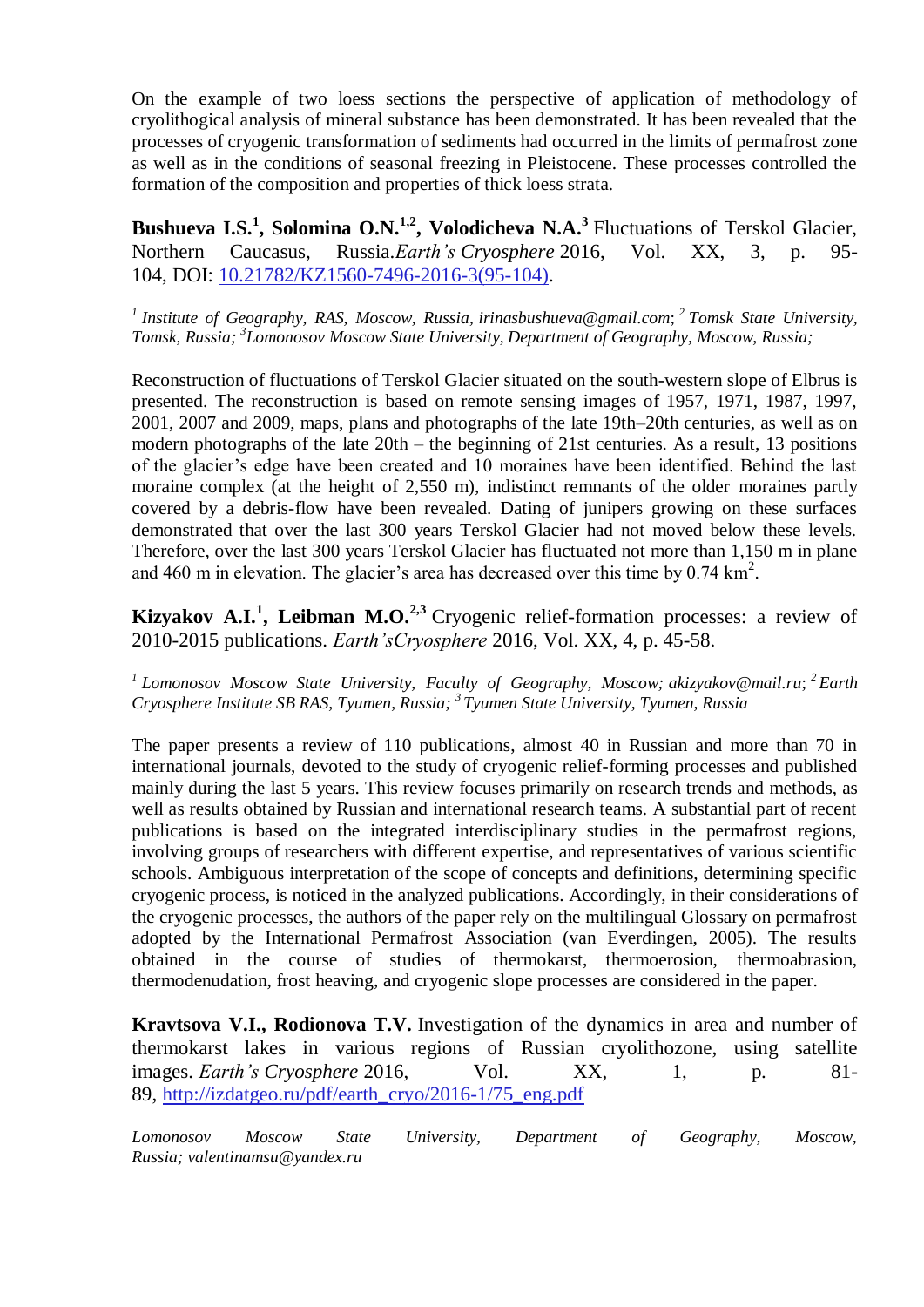We have developed a reliable method to determine changes in the area of thermokarst lakes, which is based on comparison of multitemporal imagery from Landsat satellites. These were acquired during the warming period since the 1970s. The method takes into account the difference in spatial resolution for MSS (Multispectral Scanner) and TM (Thematic Mapper) scanning systems. We have investigated 39 test sites which cover nearly 300,000 lakes in six regions of the Russian cryolithozone: the North of European Russia, Western Siberia, Eastern Siberia and Far East, Central Yakutia, Transbaikal hollows. As a result, we have identified very small and contradictory changes in 1970–2000: areas of some lakes reduced by 2.9 % and areas of others enlarged by 1.2 %. Mass reduction in lake areas occurs when they are drained by rivers. Increase in lake areas is widespread due to influx of water with rivers, cyclical changes in precipitation (Central Yakutia), anthropogenic pressure (West Siberia), and activation of thermokarst in highly icy permafrost (Yamal, Yana-Indigirka lowland). We conclude that the dynamics of the area and number of thermokarst lakes is controlled by a complex set of factors and so they cannot be used as indicators of climate warming impact on cryolithozone.

**Drozdov D.S., Dubrovin V.A.\*** Environmental problems of oil and gas exploration and development in the Russian Arctic.*Earth's Cryosphere* 2016, Vol. XX, 4, p. 16-27.

*Earth Cryosphere Institute SB RAS, Tyumen, Russia; ds\_drozdov@mail.ru; Russian State Geological prospecting University MGRI-RSGPU, Moscow, Russia; Tyumen Industrial University, Tyumen, Russia; Tyumen State University, Tyumen, Russia; \* All-Russia Scientific and Research Institute of Hydrogeology and Engineering Geology VSEGINGEO, Moscow distr., Russia; E-mail: dva946@yandex.ru*

Permanent frozen ground poises a core environmental issue for exploitation of natural resources in the Arctic and sub-Arctic. Different technogenic impacts are capable of triggering new manifestations of geocryological processes or essentially enhancing them up to hazardous or even catastrophic ones. The active advancement of oil and gas industry into the northern territories and further to the continental shelf requires the development of a system of ensuring the geo-ecological security of the permafrost regions. A specialized state geocryological observational network comprising polygons, stationaries and sites for periodic observations will provide monitoring of natural dynamics of the geosystems at various level of detail as well as their interaction with engineering activities. This observational network will ultimately allow to optimize the process of executive decision-making, strengthening thereby responsibility of subsoil users and related state agencies.

**Dereviagin A.Yu., Chizhov A.B., Meyer H.\*, Opel T.\*** Comparative analysis of isotopic composition of ice wedges and texture ices at the Laptev Sea coast. *Earth's Cryosphere* 2016, Vol. XX, 2, p. 15-24.

*Lomonosov Moscow State University, Geology Department, Moscow, Russia; dereviag@gmail.com;\*Alfred Wegener Institute for Polar and Marine Research, Potsdam, Germany*

On the basis of large-scale sampling of syngenetic ice wedges and texture ices at Laptev Sea coast the differences of their isotopic composition ( $\delta^{18}O$ ,  $\delta\bar{D}$ ) throughout the past 50 ka have been determined. The transformation of isotopic composition in the contact zone between ice wedges and texture ice has been considered. The analysis of  $^{14}$ C-dated samples demonstrated that the isotopic composition ( $\delta^{18}O$ ,  $\delta D$ ) both of ice wedges and of texture ices reacts similarly to the well-pronounced paleoclimatic events.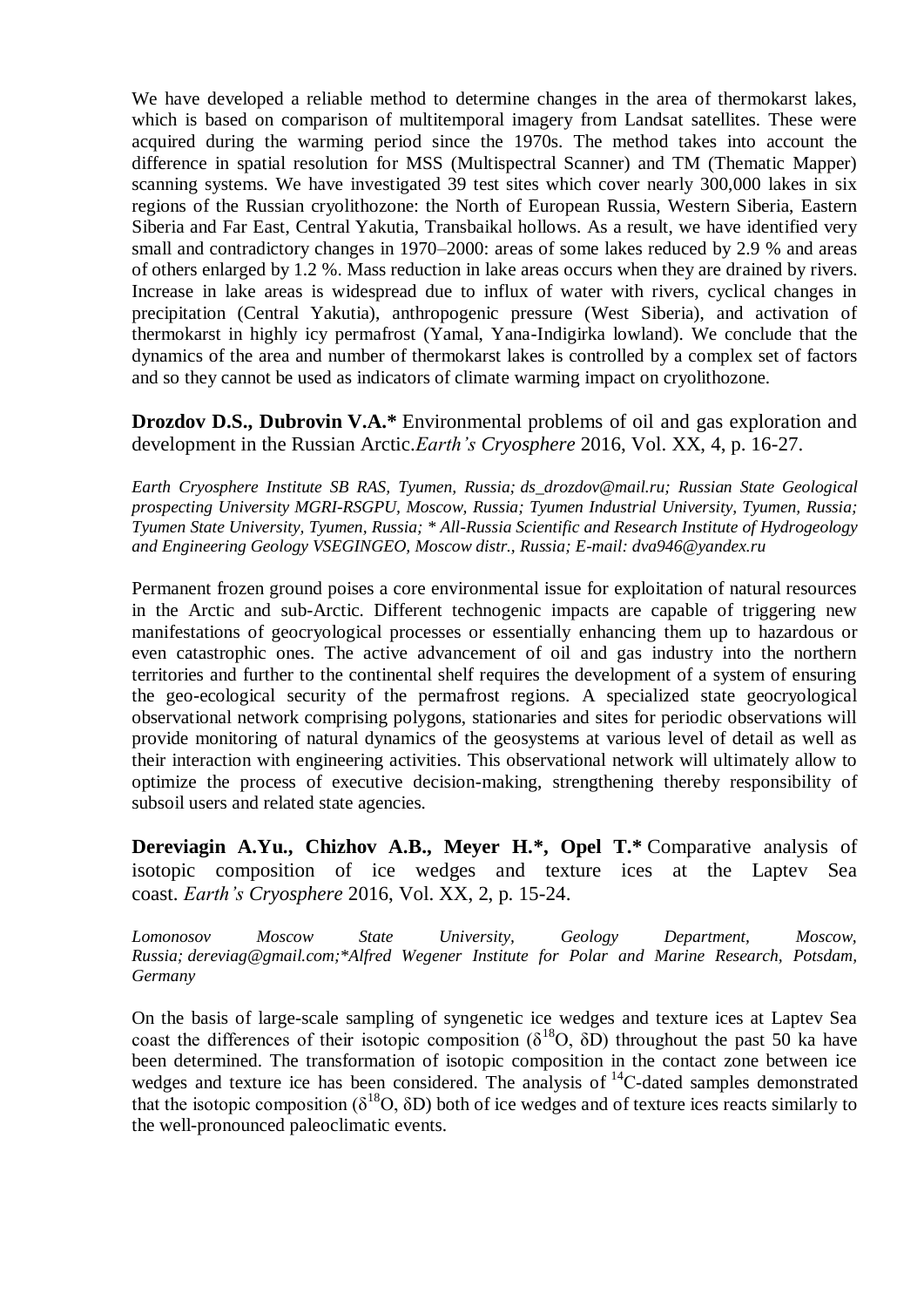**Gorelik J.B., Soldatov P.V.** Loss of axial stability of casing in permafrost production wells with a lateral support on thawing ice-rich ground. *Earth's Cryosphere* 2016, Vol. XX, 4, p. 93-104

*Earth Cryosphere Institute SB RAS, Tyumen, Russia, gorelik@ikz.ru*

Rzhanitsyn's general method for calculating the stability of an axially loaded column embedded into an elastic medium has been used to develop a calculation scheme and to estimate the critical load that leads to buckling of production well casing supported laterally by thawing ice-rich ground. In the suggested model, casing deforms within a thin layer of ice-rich ground with enhanced deformability under thawing; thawing ground resists elastically. The critical load depends on the thickness of the ice-rich layer, the stiffness of unfrozen ground, and the flexural rigidity of casing. The minimum critical load is a complex function of ice-rich layer thickness, while buckling can be either symmetrical or anti-symmetrical. Symmetrical buckling has been detected instrumentally in an accidental well at the Yamburg gas-condensate field. Using of the well casing with higher rigidity of its construction is suggested to optimize well completion designs and reduce buckling risks in areas of deep bedding of permafrost.

**Nosenko G.A.<sup>1</sup> , Lavrentiev I.I.<sup>1</sup> , Glazovskii A.F.<sup>1</sup> , Kazatkin N.E.<sup>2</sup> , Kokarev A.L.<sup>2</sup>** The Polythermal structure of Central Tuyuksu glacier. *Earth's Cryosphere* 2016, Vol. XX, 4, p. 105–115.

*1 Institute of Geography RAS, Moscow, Russia; gnosenko@gmail.com;<sup>2</sup> Institute of geography, Almaty, Republic of Kazakhstan*

The article presents the results of field research carried out on the Central Tuyuksu glacier in 2013 by the scientists from the Institute of Geography of the RAS and from the Institute of Geography of Kazakhstan. The position of the glacier's contemporary boundaries has been defined using satellite imagery. Based on the obtained data on the terrestrial radio-echo sounding and DGPS-survey, the thickness of the ice has been determined. The ice thickness, the surface topography and the bed of the glacier have been mapped. The results of these studies confirm the previously made assumptions about the polythermal structure of the Tuyuksu glacier. Warm water-containing ice has been determined to occupy more than 40 % of the total volume of the glacier.

**Popov S.V.<sup>1</sup>, Polyakov S.P.**<sup>2</sup> Ground-penetrating radar sounding of the ice crevassesin the area of the Russian stations Progress and Mirny (East Antarctica) duringthe field season 2014/15. *Earth's Cryosphere* 2016, Vol. XX, 1, p. 90- 98[,http://www.izdatgeo.ru/pdf/krio/2016-1/90.pdf.](https://clck.yandex.ru/redir/dv/*data=url%3Dhttp%253A%252F%252Fwww.izdatgeo.ru%252Fpdf%252Fkrio%252F2016-1%252F90.pdf%26ts%3D1480807828%26uid%3D4488434631469999508&sign=e6039e4744316f274c46d1ac1ac70f1f&keyno=1)

*<sup>1</sup> Polar Marine Geosurvey Expedition (PMGE), St. Petersburg, Lomonosov, Russia; spopov67@yandex.ru;<sup>2</sup> Arctic and Antarctic Research Institute, St. Petersburg, Russia*

The results of the experimental ground-penetrating radar investigations in the area of Russian Progress and Mirny winter stations have been discussed. The tests were carried out during the austral summer field season of 2014/15. The scientific works were aimed at identifying and localization of the crevasses in the near-surface glacier. The soundings were carried out at frequencies of 270 MHz, 400 MHz and 900 MHz. It has been founded that the most promising is sounding at the frequencies from 400 MHz to 900 MHz. The works have also demonstrated that the cracks located inside the snow-firn can form very weak diffracted waves. In addition, the diffracted waves formed by the crevasses could be the reliable basis for the creation of the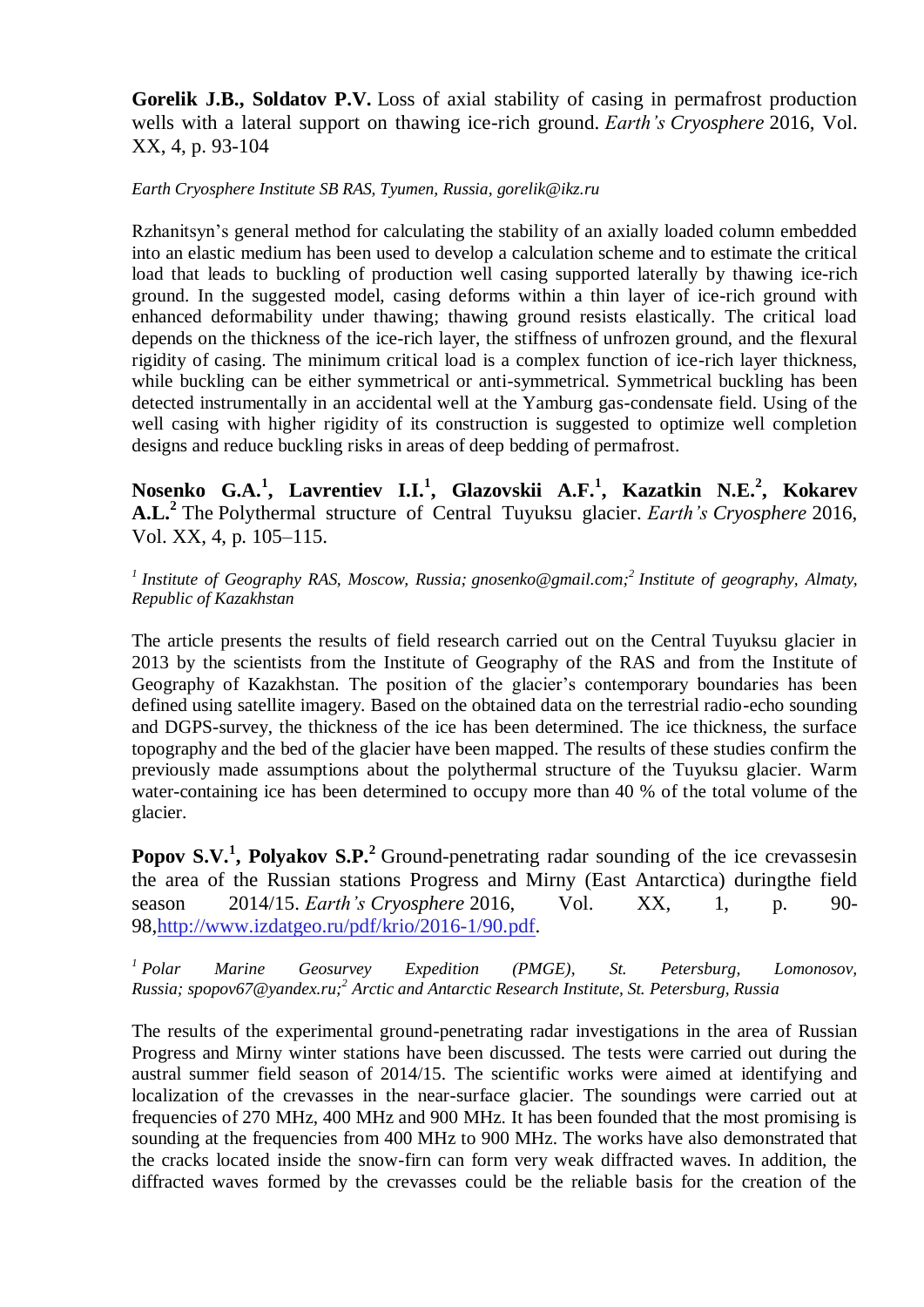velocity model to recount travel time into the depth. It becomes especially important when the ice core data are unavailable or the multi-offset sounding is possible.

**Volokhov S.S.** Mechanocalorical effect in frozen ground under uniaxial compression. *Earth's Cryosphere* 2016, Vol. XX, 1, p. 30-35, [http://www.izdatgeo.ru/pdf/krio/2016-1/30.pdf.](https://clck.yandex.ru/redir/dv/*data=url%3Dhttp%253A%252F%252Fwww.izdatgeo.ru%252Fpdf%252Fkrio%252F2016-1%252F30.pdf%26ts%3D1480807828%26uid%3D4488434631469999508&sign=25b84aa7ac53f954c0e43204db9d4891&keyno=1)

*Lomonosov Moscow State University, Department of Geology, Moscow, Russia; volokhov@geol.msu.ru*

Results of research of mechanocalorical effect occurring at the uniaxial compression testing of frozen ground are reported. The conditions of its occurrence are revealed. An assumption about the leading role of crack formation in this process is made.

**Chuvilin E.M., Grebenkin S.I., Sacleux M.\*** Influence of moisture content on permeability of sandy soils in frozen and unfrozen states. *Earth's Cryosphere* 2016, Vol. XX, 3, p. 71-78, DOI: [10.21782/KZ1560-7496-2016-3\(71-78\).](https://clck.yandex.ru/redir/dv/*data=url%3Dhttp%253A%252F%252Fdx.doi.org%252F10.21782%252FKZ1560-7496-2016-3(71-78)%26ts%3D1480807828%26uid%3D4488434631469999508&sign=381cfffabfd380a13fed04d112fda58d&keyno=1)

*Lomonosov Moscow State University, Department of Geology, Moscow, Russia; chuvilin@geol.msu.ru;\* Total EP exploration, La Défense, France*

Results of experimental studies on the estimation of the permeability of sandy soils with different moisture content in frozen state and after thawing have been presented. The experiments have been performed in a specially designed device allowing the evaluation of gas permeability of samples (3 cm diameter and 3–5 cm length) at various temperature and pressure conditions. During the experiments, the dependencies of the permeability of the sand samples in frozen and thawed states from the degree of saturation by ice or porous water have been obtained. It has been revealed, that the gas permeability is reduced by several orders of magnitude above the critical degree of saturations (40–50 % and 50–55 % for frozen and thawed samples, respectively). The character of dependence of the gas permeability of sandy frozen soils on the degree of saturation is largely determined by their structural features, and first of all by the dependence of ice-cement type on the moisture content. It has been demonstrated that the gas permeability of the sandy samples goes up during thawing. The difference in permeability between the frozen and thawed samples increases proportionally to saturation.

Lupachev A.V.<sup>1,3</sup>, Gubin S.V.<sup>1</sup>, Veremeeva A.A.<sup>1</sup>, Kaverin D.A.<sup>2</sup>, Pastukhov A.V.<sup>2</sup>, Yakimov A.S.<sup>3</sup> Microrelief of the permafrost table: structure and ecological functions. *Earth's Cryosphere* 2016, Vol. XX, 2, p. 3-14.

<sup>1</sup> Institute of Physhico-chemical and Biological Problems in Soil Science, RAS, Puschino, *Russia; a.lupachev@gmail.com;<sup>2</sup> Institute of Biology, Komi SC, UB RAS, Syktyvkar, Russia; <sup>3</sup> Earth Cryosphere Institute, SB RAS, Tyumen, Russia*

Surface microrelief structure, complexness of soil-vegetation cover, lithological heterogeneity of the active layer, spatial differences of thermal properties of different elements of transient layer and other factors are responsible for the complicated pattern of permafrost table microrelief. This relief determines accumulation, redistribution and removal of matter and energy from the ecosystem. Spatial difference in structure and properties of the upper layer of permafrost may lead to the cryoconservation of organic matter, biophylic elements, contaminants, viable biota or, contrarily, this material may thaw and contribute into the modern biogeochemical cycle.

**Zhang R.V.** Hydrosystems in the Arctic zone of Russia. *Earth's Cryosphere* 2016, Vol. XX, 4, p. 79–92.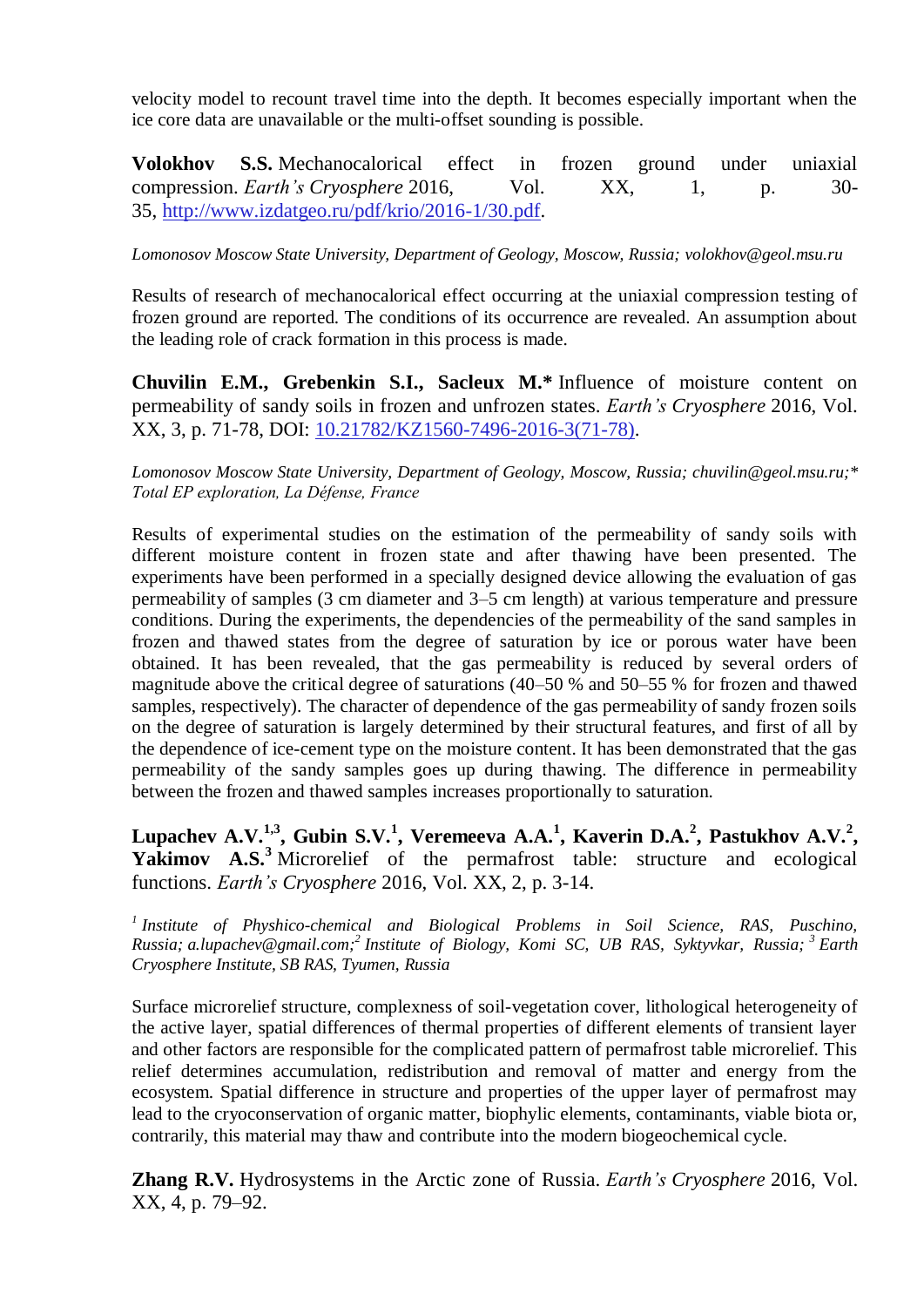*Melnikov Permafrost Institute SB RAS, Yakutsk, Russia; zhang@mpi.ysn.ru*

An overview of the almost 70-years' experience of construction and operation of hydrosystems in the Arctic zone of Russia is provided. Over 20 hydrosystems of waterworks and power facilities have been built in this region, which is situated in the zone of continuous permafrost and has an extremely severe climate. The specific feature of hydraulic engineering in the Arctic is the dramatic changes in the permafrost conditions of the territory due to the construction of man-made engineering facilities (hydrosystems). The guarantee of static and filtration stability of hydrosystems is the conservation of their body and foundation in the frozen state. This aim can be attained by using special engineering techniques. However, the investigations carried out during the last decades have confirmed that the hydrosystems can maintain stability even if the thermal condition is changing.

**Pizhankova E.I.** Modern climate change at high latitudes and their influence on the coastaldynamics of the Dmitriy Laptev Strait area**.** *Earth's Cryosphere* 2016, Vol. XX, 1, p. 51-64, [http://www.izdatgeo.ru/pdf/earth\\_cryo/2016-1/46\\_eng.pdf.](https://clck.yandex.ru/redir/dv/*data=url%3Dhttp%253A%252F%252Fwww.izdatgeo.ru%252Fpdf%252Fearth_cryo%252F2016-1%252F46_eng.pdf%26ts%3D1480807828%26uid%3D4488434631469999508&sign=ed0b4dadda00eb2fe493ce34eaf6ed11&keyno=1)

*Lomonosov Moscow State University, Department of Geology, Moscow, Russia; eipijankova@rambler.ru*

The long-term data series of the ice cover area of the Arctic sea during the whole period of observations (since 1935–1940 to 2014) have been analyzed. It has been demonstrated that the last decade in all seas is characterized by a sharp drop in ice cover. The data on ocean weather stations confirm an increase in air temperatures over the same period. It is accompanied by a significant increase in the rate of coastal retreat and the rates of thermal denudation of icy coasts. The ratio of the rates of thermal denudation and thermal abrasion on the eroded ice complex has been estimated.

**Slagoda E.A.1,2,3, Narushko M.V.1,4, Preis Y.<sup>5</sup> , Opokina O.L.1,3, Kurchatova A.N.1,3** Reconstruction of thermokarst in the Late Pleistocene - Holocene from geocryological and botanical data (Area of Lake Sokhonto, Central Yamal). *Earth'sCryosphere* 2016, Vol. XX, 4, p. 59–68.

*<sup>1</sup> Earth Cryosphere Institute SB RAS, Tyumen, Russia, eslagoda@ikz.ru; 2 Tyumen State University, Tyumen, Russia; <sup>3</sup> Tyumen Industrial University, Tyumen, Russia; <sup>4</sup> Tyumen Research Center SB RAS, Tyumen, Russia; <sup>5</sup> Institute of Monitoring of Climatic and Ecological Systems, SВ RAS, Tomsk, Russia*

The upper permafrost sequence of the third marine plain and the thermokarst-erosional valley near Lake Sokhonto in the Central Yamal Peninsula were studied in 2014-2015 for cryostratigraphy, radiocarbon ages, and peat botanical composition and properties. The upper section of the marine plain consists of the Sartan syncryogenic subaerial sediments with polygonal wedge ice affected by thermokarst. The early Holocene epicryogenic sediments compose the steps of the valley with different elevations. Thermokarst events of the first half of the Holocene optimum to the Present were determined from the lake deposits. The peatland plant diversity recorded in sediments of khasyrei (a former lake depression) provides evidence for paleoclimatic conditions and thermokarst pulses for the past 1400 years.

**Vasil'chuk Yu.K., Budantseva N.A., Vasil'chuk A.C., Podborny Ye.Ye.\*, Chizhova Ju.N.** Holocene massive ice in north-west Siberia permafrost**.** *Earth's Cryosphere* 2016, Vol. XX, 1, p. 36-50, [http://www.izdatgeo.ru/pdf/earth\\_cryo/2016-1/34\\_eng.pdf.](https://clck.yandex.ru/redir/dv/*data=url%3Dhttp%253A%252F%252Fwww.izdatgeo.ru%252Fpdf%252Fearth_cryo%252F2016-1%252F34_eng.pdf%26ts%3D1480807828%26uid%3D4488434631469999508&sign=f802f359776949ad96d23126625db8f3&keyno=1)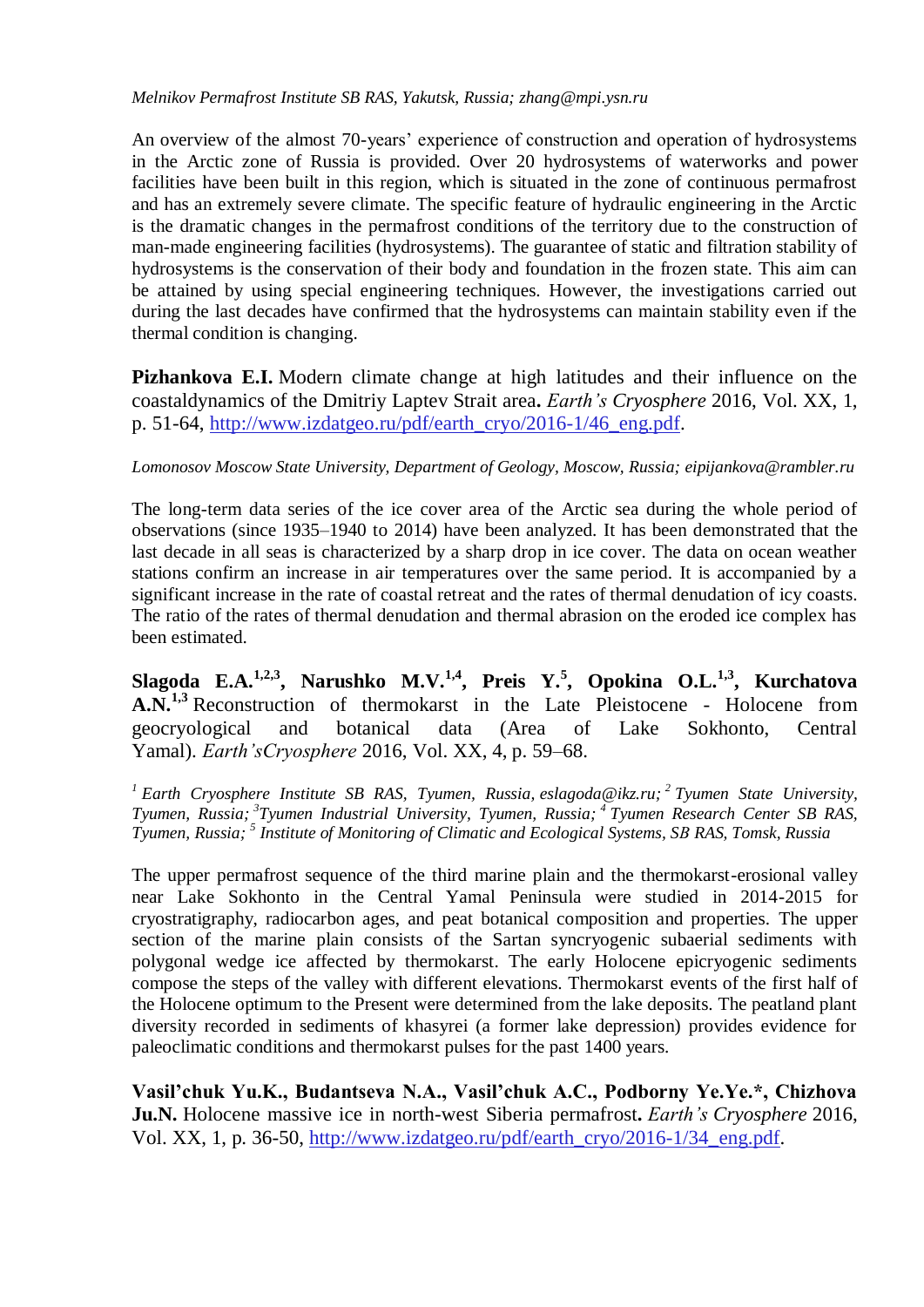*Lomonosov Moscow State University, Geography and Geology Departments, Moscow, Russia; vasilch\_geo@mail.ru; \* Hydroecological Research Center, St. Petersburg, Russia; epodbornyy@yandex.ru*

Four stages of massive ice lens and three levels of cryopegs have been studied in the Holocene sediments near the Sabetta settlement. Contrast vertical and lateral distribution of  $\delta^{18}O$  values in multi-stage massive ice near the Sabetta and Gyda estuaries provides the basis for the allocation of the isotopic composition as indicator type for the segregated or infiltration segregated multistage ice formations and their intra-sedimental origin. The ratio of the chloride and sulfate anions, pollen spectra and presence of algae in the ice of different types in the Sabettayakha estuary suggest that vertically layered brown ice had been accumulated during freezing of water saturated sands of the Ob Gulf; the brown non-laminated ice had been formed as a result of freezing of underlake talik water; the origin of the white ultra-fresh ice could also be linked with the lake and river waters. It has been demonstrated that massive ice occurrs both in pre-Quaternary deposits and in modern and Holocene sediments.

**Grebenets V.I., Isakov V.A.** Deformations of roads and railways within the Norilsk– Talnakh transportation corridor and the stabilization methods. *Earth's Cryosphere* 2016, Vol. XX, 2, p. 69-77.

*Lomonosov Moscow State University, Faculty of Geography, Department of Cryolithology and Glaciology, Moscow, Russia;isakov.gc@gmail.com*

The paper considers the key factors causing the deformations of the roads and railways between the city of Norilsk and Talnakh. The factors are deduced via the on-ground field surveying, thermophysical modeling and analysis of other topic related research materials. As the result, the authors have determined the main types of deformation, providing the explanation to their genesis. The authors also have suggested the geotechnical methods for controlling and stabilizing the road deformations. The main reasons, causing the road deformations in Norilsk–Talnakh area, are the processes of thermokarst and waterlogging along with geotechnical flaws of design.

**Pastukhov A.V.** Predicted changes in stocks of soil organic carbon under the moderate climate scenario for Northern European Russia. *Earth's Cryosphere* 2016, Vol. XX, 4, p. 28–36.

*Institute of Biology, Komi SC UB RAS, Syktyvkar, Russia, alpast@mail.ru*

Predictive assessment of the regional soil organic carbon stocks has been carried out for the tundra and forest tundra in the northeastern part of European Russia. The obtained regional matrices and maps account for 83 % of the changes in soil organic stocks depending on the environmental factors (combined soil taxa, terrain dissection, and climate characteristics temperature and precipitation), with the calculations based on the moderate climate scenario E-GISS. According to the prediction model (excluding the environmental inertia) the resulting soil organic carbon stocks will decrease by 1.27 kg/m<sup>2</sup>( $-3.47$ %) in 2050, i. e. soil organic carbon is predicted to be 35.29 kg/m<sup>2</sup>, whereas current SOC stocks are estimated 36.56 kg/m<sup>2</sup>.

**Khomutov A.V., Leibman M.O.** Rating of cryogenic translational landsliding hazard in tundra of Central Yamal. *Earth'sCryosphere* 2016, Vol. XX, 2, p. 49-60.

*Earth Cryosphere Institute, SB RAS, Tyumen, Russia; akhomutov@gmail.com; University of Tyumen, Tyumen, Russia*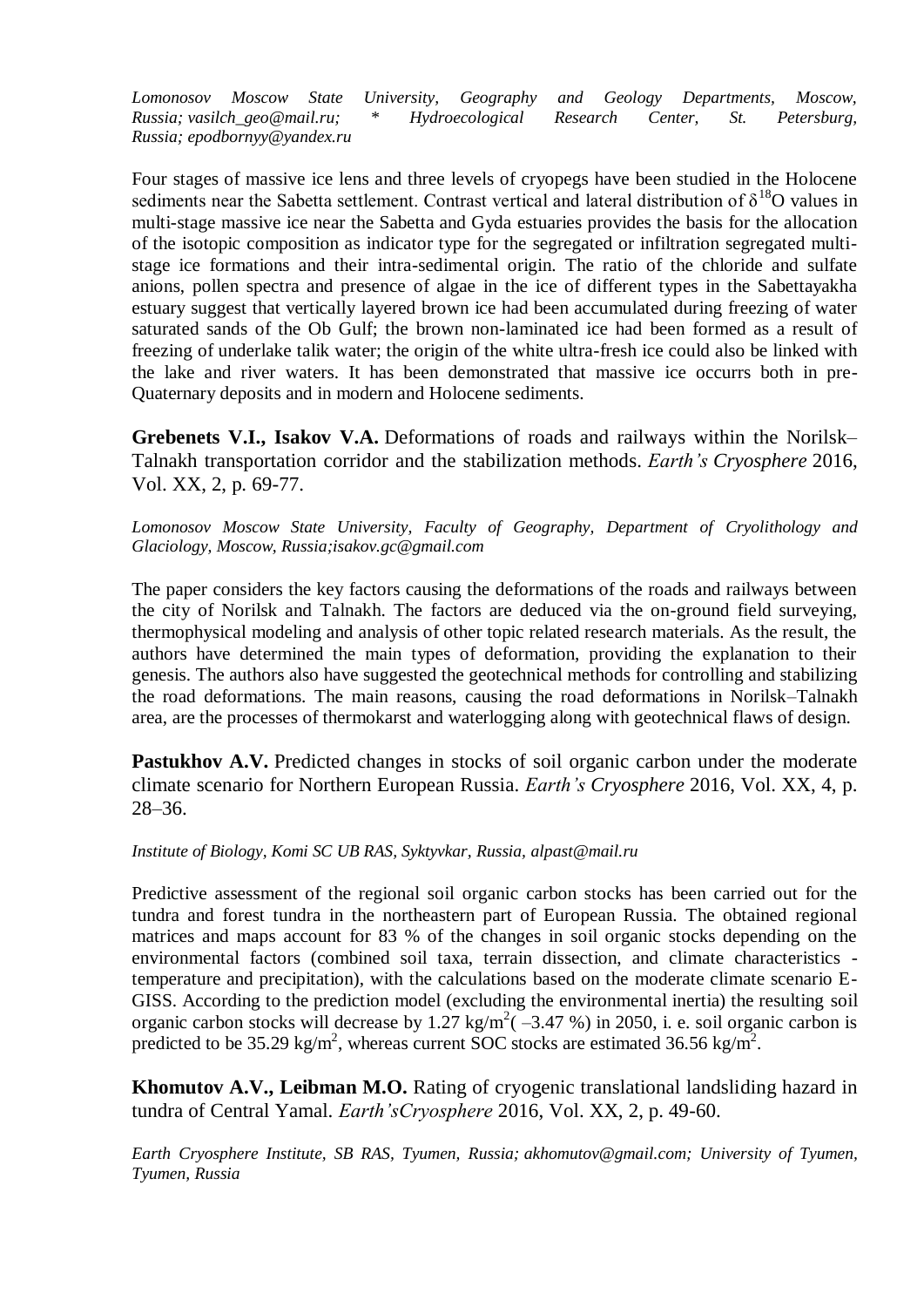Results of cryogenic landsliding hazard rating in different landscapes of Central Yamal are presented. Authors consider the degree of impact applied to landscape complexes by cryogenic landsliding to be determined by the relative area of the youngest landslide impact. The greater the area affected by modern landslides within the landscape complex, the more sensitive is this landscape complex to possible activation of cryogenic landslides. However, locations disturbed by the latest translational landslides within a landscape unit are considered non-hazardous because, according to our findings, the re-occurrence of landsliding on such locations in coming centuries is unlikely. Analysis of a landscape pattern shows that all modern cryogenic translational landslides are located on concave slopes. Modern landsliding impact differs within the same landscape complexes appearing on different geomorphic levels of Central Yamal. Generally, this impact increases from low to high geomorphic levels. Landscape complexes are associated into 5 groups according to rated cryogenic translational landsliding hazard degree. Expert evaluation of a landslide hazard is based on detection of landscape conditions more or less favorable for cryogenic landsliding and on the latest cryogenic translational landslide impact.

**Vasil'eva Z.A., Efimov S.I., Yakushev V.S.** Prediction of thermal interaction betweenoil/gas wells and permafrost rocks containing metastable gas hydrates. *Earth's Cryosphere* 2016, Vol. XX, № 1, p. 60- 63, [http://www.izdatgeo.ru/pdf/earth\\_cryo/2016-1/60\\_eng.pdf.](https://clck.yandex.ru/redir/dv/*data=url%3Dhttp%253A%252F%252Fwww.izdatgeo.ru%252Fpdf%252Fearth_cryo%252F2016-1%252F60_eng.pdf%26ts%3D1480807828%26uid%3D4488434631469999508&sign=61f4095ca660e1581d3a4b79948ea336&keyno=1)

#### *Gubkin Russian State University of Oil and Gas, Moscow, Russia; zoyavaс@gmail.com*

A model of thermal interaction between the production well and permafrost rocks containing the relic, metastable hydrates has been developed to evaluate the intensity of permafrost thawing and associated gas emission at oil and gas north fields. The self-similar solution and the analytical expression for estimation of the boundary of phase transition have been obtained. The formula of spreading of radius of the well's thermal influence has been derived. The dependence of the soil thawing radius on the hydrate saturation of the rock and the cement stone heat conductivity has been deduced on the basis of self-similar solution.

**Sizov O.S., Lobotrosova S.A.** Features of revegetation of drift sand sites in the northern taiga subzone of Western Siberia**.***Earth's Cryosphere* 2016, Vol. XX, 3, p. 3- 13, DOI: [10.21782/KZ1560-7496-2016-3\(3-13\).](https://clck.yandex.ru/redir/dv/*data=url%3Dhttp%253A%252F%252Fdx.doi.org%252F10.21782%252FKZ1560-7496-2016-3(3-13)%26ts%3D1480807828%26uid%3D4488434631469999508&sign=6f7780abcac504194b6cb5c2b8044224&keyno=1)

#### *Earth Cryosphere Institute, SB RAS, Tyumen, Russia; kaba-nin@yandex.ru, ravilova85@mail.ru*

Despite of the presence of large drift sand sites, the northern taiga areas of Western Siberia are currently experiencing a decrease in deflation processes and increase in self-regeneration of the vegetation cover. This paper discusses the drivers of the formation of sand arenas and analyzes the nature of changes in climatic conditions in the Nadym River downstream area. The results of interpretation of space images made at different times and field observations data allow assessing the vegetation cover and dune microrelief dynamics within the bounds of natural deflation basins widely developed in the study area. The particular characteristics and mechanisms of revegetation are demonstrated by the example of a model deflation basin.

**Novikov E.A., Shkuratnik V.L., Oshkin R.O.** Use of acoustic emission patterns in soilsto determine the degree of their frost penetration. *Earth's Cryosphere* 2016, Vol. XX, 1, p. 91-94, [http://www.izdatgeo.ru/pdf/earth\\_cryo/2016-1/91\\_eng.pdf.](https://clck.yandex.ru/redir/dv/*data=url%3Dhttp%253A%252F%252Fwww.izdatgeo.ru%252Fpdf%252Fearth_cryo%252F2016-1%252F91_eng.pdf%26ts%3D1480807828%26uid%3D4488434631469999508&sign=1bcd8faf95f1b824c75494424743b5d1&keyno=1)

*National University of Science and Technology (MISiS), Moscow, Russia; ftkp@mail.ru*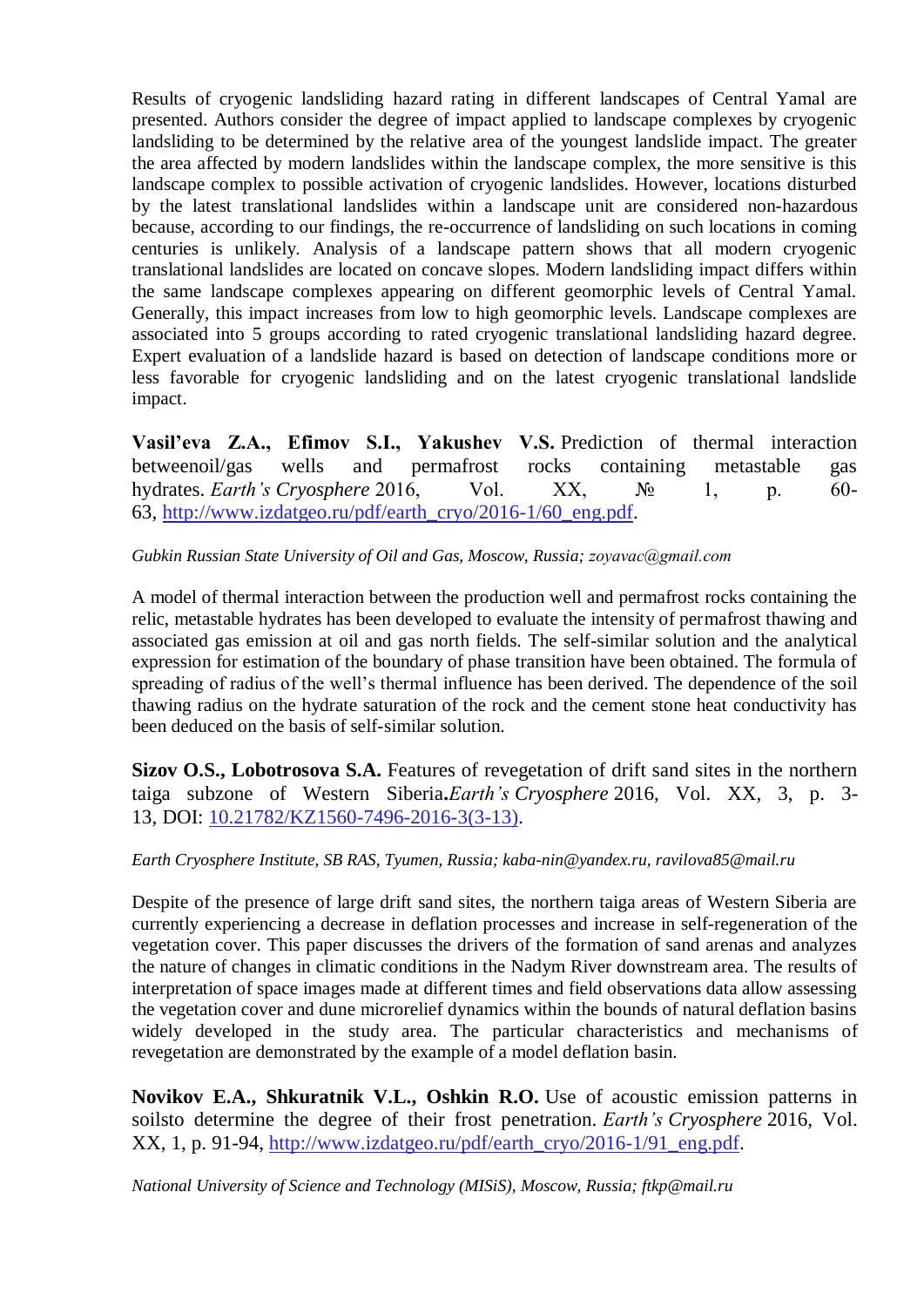We report results of experimental studies aimed at the determining the patterns of thermally stimulated acoustic emission in soil samples with different moisture contents during their freezing and subsequent local thawing. For the first time it is demonstrated that these patterns can be used for contouring of thaw zones in a mass of frozen soils, as well as for monitoring the amount of water contained in these zones.

**Glotov V.E., Glotova L.P.** Syncryogenic minerals in the Northeast of Russia. *Earth's Cryosphere* 2016, Vol. XX, 2, p. 25-31.

*North-East Interdisciplinary Scientific Research Institute, FEB RAS, Magadan, Russia; geoecol@neisri.ru,glotova@neisri.ru*

Formation and development of the permafrost zone in the Northeast of Russia provided the emergence of new types of minerals, called by the authors as syncryogeniс. Among them there are: fossil coals partially oxidized due to oxygen and water deficits in the permafrost formations; placer gold formed at seasonal freezing and thawing; peat accumulated at the near-surface cryogenic aquifuge.

*\*\*\*\*\*\*\*\*\*\**

# **PYRN Russia**

PYRN Russia members regularly organize local monthly meetings for gathering young researchers and discussing various permafrost-related issues. The most significant event organized by PYRN Russia in 2016 was youth program in the framework of The Fifth conference of Russian Geocryologists «Geotechnics in cryolithozone», which was held at Lomonosov Moscow State University on June. It was organized by the staff and students from the Geocryology Department of the Geological Faculty.

PYRN Russia, financially supported by Total E&P Russia, organized the program for students and young researchers attending the conference. It included travel grants, awards for the best presentations, buffet, quiz and memorial prizes. Before the conference, the most talented participants from the remote regions of Russia have been awarded travel grants.

In the framework of the roundtable «History, methodology and education in permafrost science», the report «Permafrost Young Researchers Network – new generation of XXI century scientists» was presented by PYRN Russia National Representative, Alexey Maslakov, and attracted much attention of the senior audience.

Besides the scientific program, several cultural events were organized. In the evening of June 16th, young geocryologists were invited for an icebreaker, combined with buffet. During the first Permafrost Quiz, more than 50 permafrost-related questions were asked to the audience. After the quiz, a master-class on how to present your study was conducted. Finally, participants played a team game «One hundred to one» (Russian analogue of American «Family Feud») with permafrost-related topics. Memorial prizes were awarded to all the participants of the game.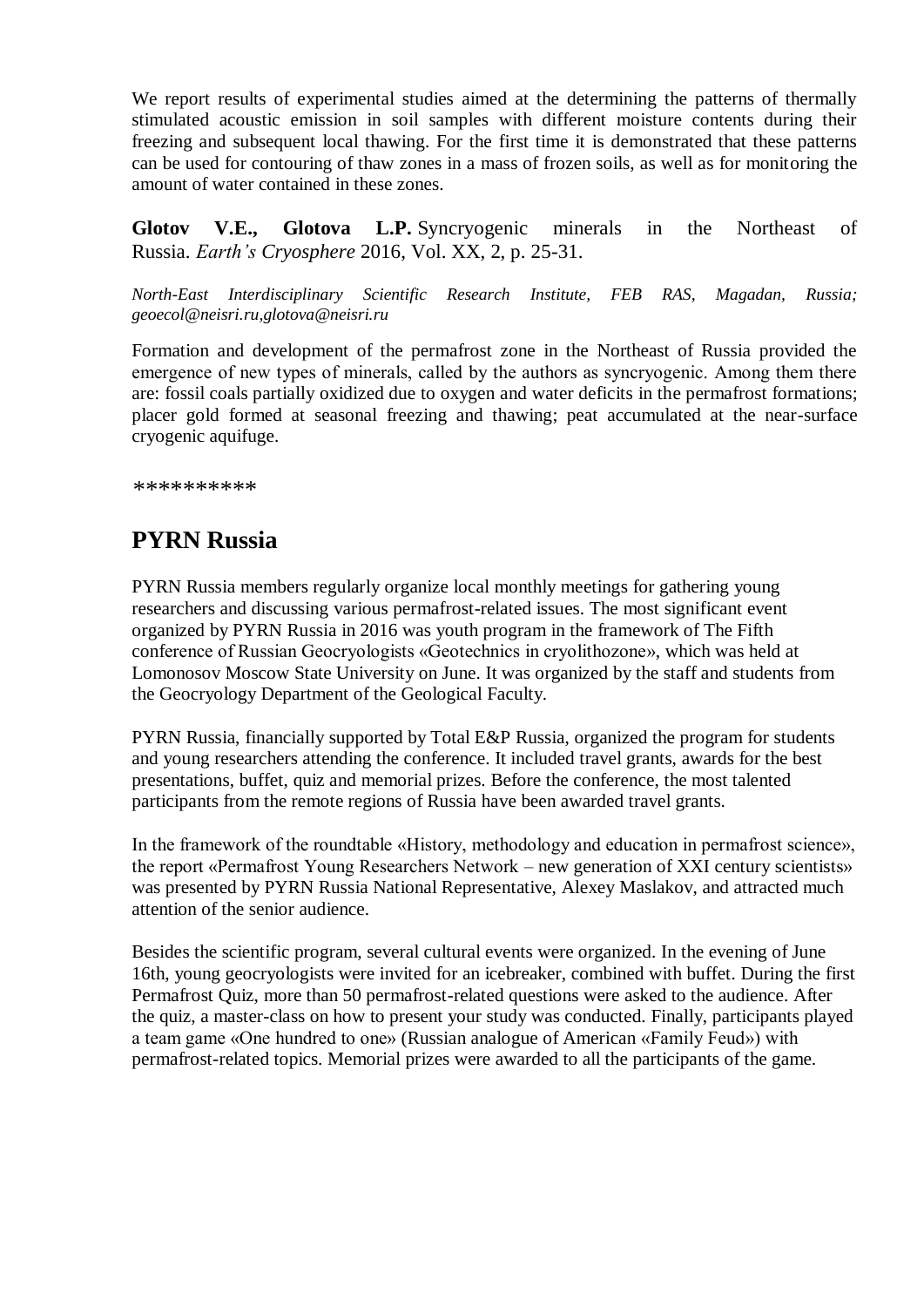

Young permafrost researchers attended PYRN youth program of the Fifth conference of Russian Geocryologists «Geotechnics in cryolithozone»

*Contact: alekseymaslakov@yandex.ru*

#### *\*\*\*\*\*\*\*\*\*\*\*\*\*\*\*\*\*\*\*\*\*\*\*\*\*\*\*\*\*\*\*\*\*\*\*\*\*\*\*\*\*\*\*\*\*\*\*\*\*\*\*\*\*\*\*\*\*\*\*\*\*\*\*\*\*\*\*\*\*\*\*\*\*\**

## *DEATHS*

## **Nikolay Nikitich Romanovsky**

### **(14.05.1932–20.03.2016)**

On March 20, 2016, Nikolay Nikitich Romanovsky, an outstanding Russian permafrost investigator and hydrogeologist, Doctor of geology and mineralogy, professor emeritus of the Faculty of Geology of the Lomonosov Moscow State University, passed away after a long illness.

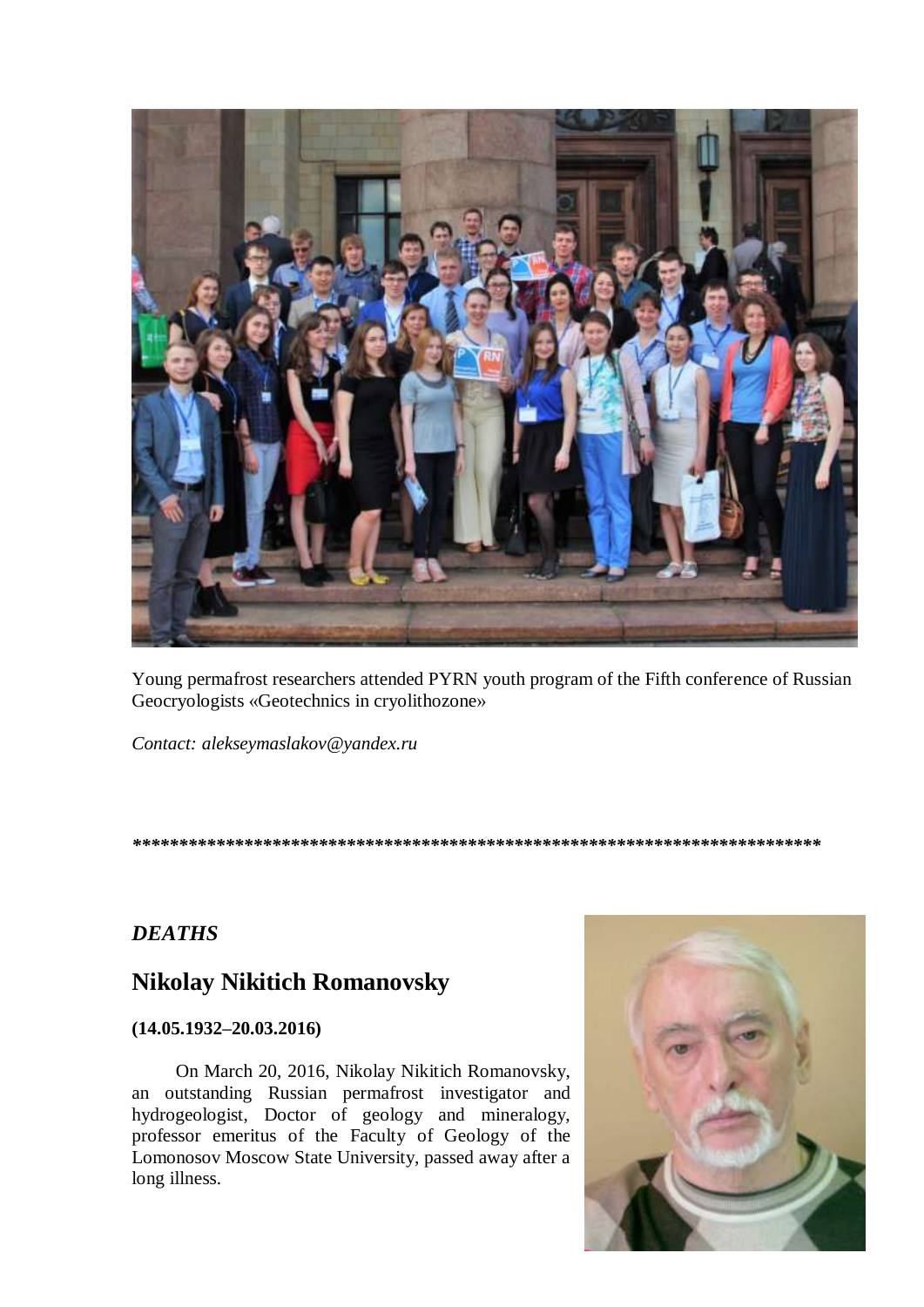N.N. Romanovsky was born on May 14, 1932 in the town of Rubezhnoye near the city of Lugansk. His parents, Nikita Vasilyevich Romanovsky and Anna Nikolaevna Belovitskaya, were chemical engineers. In the mid-1930s, the years of Stalin's repressions, Nikita Vasilyevich Romanovsky was imprisoned and to die in prison in 1937. After World War II, the Romanovskys settled in the vicinity of Moscow, and in 1950, Nikolay finished the secondary school in the town of Lubertsy, Moscow region, with a silver medal award. After the school graduation, Romanovsky was admitted to the Faculty of Geology of the Moscow State University, where he first studied at the department of ground science, and then at the department of permafrost studies, being among the first students of this department. In 1955, Romanovsky graduated from the department *cum laude*, and ever since then, his life was connected with it.

In 1955, Romanovsky has started his PhD at the permafrost department. Under scientific supervision of B.A. Savelyev, he conducted his first studies of the structure of ground ice in Tiksi laboratory and participated in the first expeditions to study Quaternary deposits in the area of Dmitry Laptev Strait. In 1959, he successfully defended a PhD thesis on "Quaternary Deposits of Bolshoy Lyakhovsky Island and of the Northern Part of the Yano-Indigirskaya Lowland (the Stratigraphy and the Frozen-ground and Facies Analysis)", and was awarded the PhD degree in geology and mineralogy.

The work at the university presupposes the combination of scientific and educational activities. Beginning in 1960 Romanovsky performed the scientific supervisory duties of the expeditions organized by Faculty of Geology, and in 1963 he started his career in the area of education.

The permafrost studies Romanovsky conducted strike the imagination by the vast geography of the studies and their practical application to the economy of the country. A large part of the studies was conducted in Central Siberia, Yakutia, in the North-East and Far East of the USSR, in Northern Transbaikalia, as well as in Alaska, Canada, Poland, and even in the South African Republic. Scientific interests of Nikolay Nikitich were always amazingly broad, while the scope and depth of his studies in fields of permafrost and related sciences only grew with the time. By his own admission he was always interested in the issues of general, regional and historical permafrost studies, development of cryogenic processes and phenomena, the problems of permafrost hydrogeology, the methodological aspects of the permafrost studies and survey; permafrost origin, the frozen-ground and facies analysis of Quaternary deposits, the environmental protection issues and rational nature use. A special place in his works was occupied by the evolution of offshore permafrost and the impact of gas hydrates on it, which was the subject of Romanovsky's researches for last 30 years.

The large field material obtained by Romanovsky himself and in cooperation with colleagues allowed him to develop a method of permafrost and hydrogeological and engineering permafrost survey, necessarily accompanied by permafrost forecast. In his opinion, this characteristic of the result of permafrost survey was a distinctive feature of the school of V.A. Kudryavtsev, whom Romanovsky considered to be his teacher. Later (from the beginning of 1980s), when the issues of environmental protection and rational nature use became topical, geocryological forecast became one of the foundations for their solution.

Romanovsky stated a balanced concept of thermal-contraction-crack structures development and related it to historical, climatic and geological features of the permafrost regions. As a result, he prepared and successfully defended a doctorate in 1975 on "Regularities of formation of polygonal wedge structures based on frost cracking". Two years after, he was offered the position of a professor at the department of geocryology.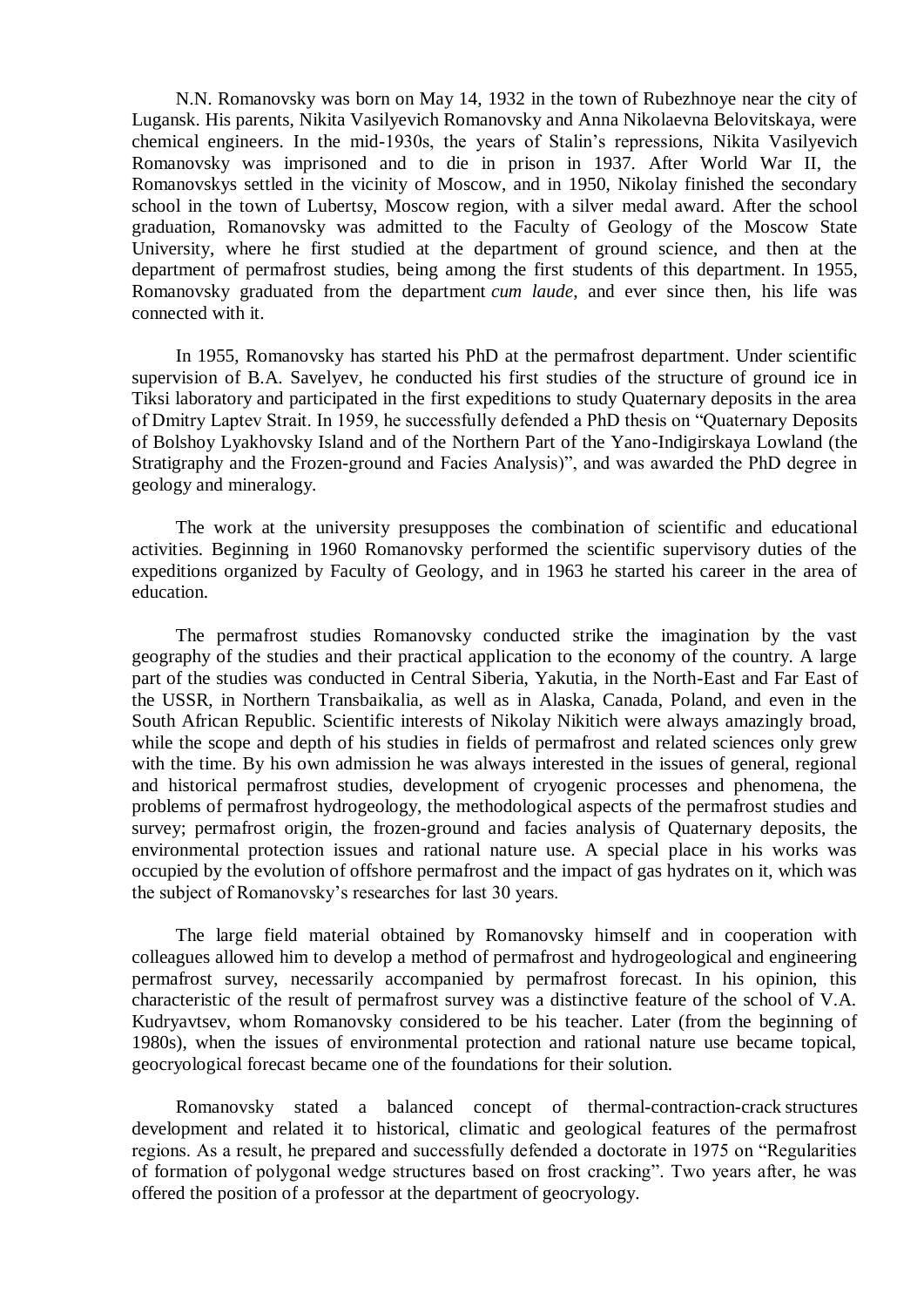Nikolay Romanovsky was the author of more than 300 papers and books, including monographs and textbooks. All his works, beginning with his first publications, which appeared in the second half of the 1950s, and up to his last paper published in 2011, were always known for the brilliant presentation of new ideas and approaches, concepts and deep consolidation of the material collected. His monograph "Formation of polygonal wedge structures" (1977), based on his doctorate, deserves a special mention. Even 40 years later, this monograph remains a fundamental book in this area. The name of Romanovsky is associated with the significant progress in investigating the regularities of frost cracking and the related formations and landscapes, in the study of block streams, icings, transformation of cryohydrogeological structures, and, in the recent years, interaction between gas hydrate cryogenic strata and formation of offshore permafrost.

In 1963, Romanovsky prepared his first university course "Ground waters of cryolithozone", which became the first course on this subject at the Moscow University. Later over the years, he prepared and delivered the following courses of lectures: "Cryogenic and hydrogeological features of permafrost regions", "Regional geocryology", "General permafrost studies (Geocryology)", and "Cryolithology and frozen-ground and facies analysis". Over a quarter of a century, beginning with the 1980s, he delivered a course of lectures "Foundations of the lithosphere cryogenesis", in which he first considered wholly the geographic and geological regularities of relief changes and the structure of the upper lithospheric horizons as a result of cryogenesis. His textbook under the same title published in 1993 still remains topical.

At his department of the Moscow University, Romanovsky took active participation in preparation of many monographs and textbooks: "General geocryology" (1978), "The methodology of permafrost survey" (1979), "Geocryologic Map of the USSR" of the scale of 1:2 500 000 and other publications. In 1993, Romanovsky was awarded the State Prize for his participation in the preparation of the five-volume edition "Geocryology of the USSR" (1989). In addition, he prepared a popular science book "Cold of the Earth" (1980), aimed at attracting schoolchildren to the permafrost studies. He was the scientific supervisor of 22 candidate thesis and 3 doctorates, but even more dissertations were defended due to the Professor's advice and consultations. Over many years, Romanovsky was the scientific secretary and later a member and a deputy chairman of specialized scientific councils for awarding scientific degrees of candidates and doctors of sciences in permafrost studies.

Over his entire life, Nikolay Nikitich was involved in the process of science organization and management. He was deputy chairman of the United Scientific council of RAS in the cryology of the Earth (1966), and from 1989 to 1995, he was a member of the Technology Council of the Ministry of Environmental Protection and Nature Use of the Russian Federation; he was always invited to take part in expert examinations of the state projects of State Planning Committee of the USSR and of State Committee for Construction of the USSR, and other ministries and agencies. In 1976, Romanovsky was appointed head of the complex Baikal-Amur Mainline Railway (BAM) expedition, he was deputy chairman of the council of Rector of MSU in development of the BAM region, and later he became the council's chairman to head it until 1990. Over many years, he was an expert of the Russian Foundation for Basic Research.

Romanovsky is one of permafrost scientists best known in the international community, a recognized specialist of an international level. Back in the late 1960s, he had internship at the universities of Poland and had closed relations with many scientists from Canada and USA. In 1987, Romanovsky became a member of the National Permafrost Committee of the International Permafrost Association (IPA); beginning with 1992, he was a member of the commission "Natural environments with permafrost processes" of the International Geophysical Union, and in 1993 he was elected Vice-President of IPA to serve for five years. In the early 1990s,